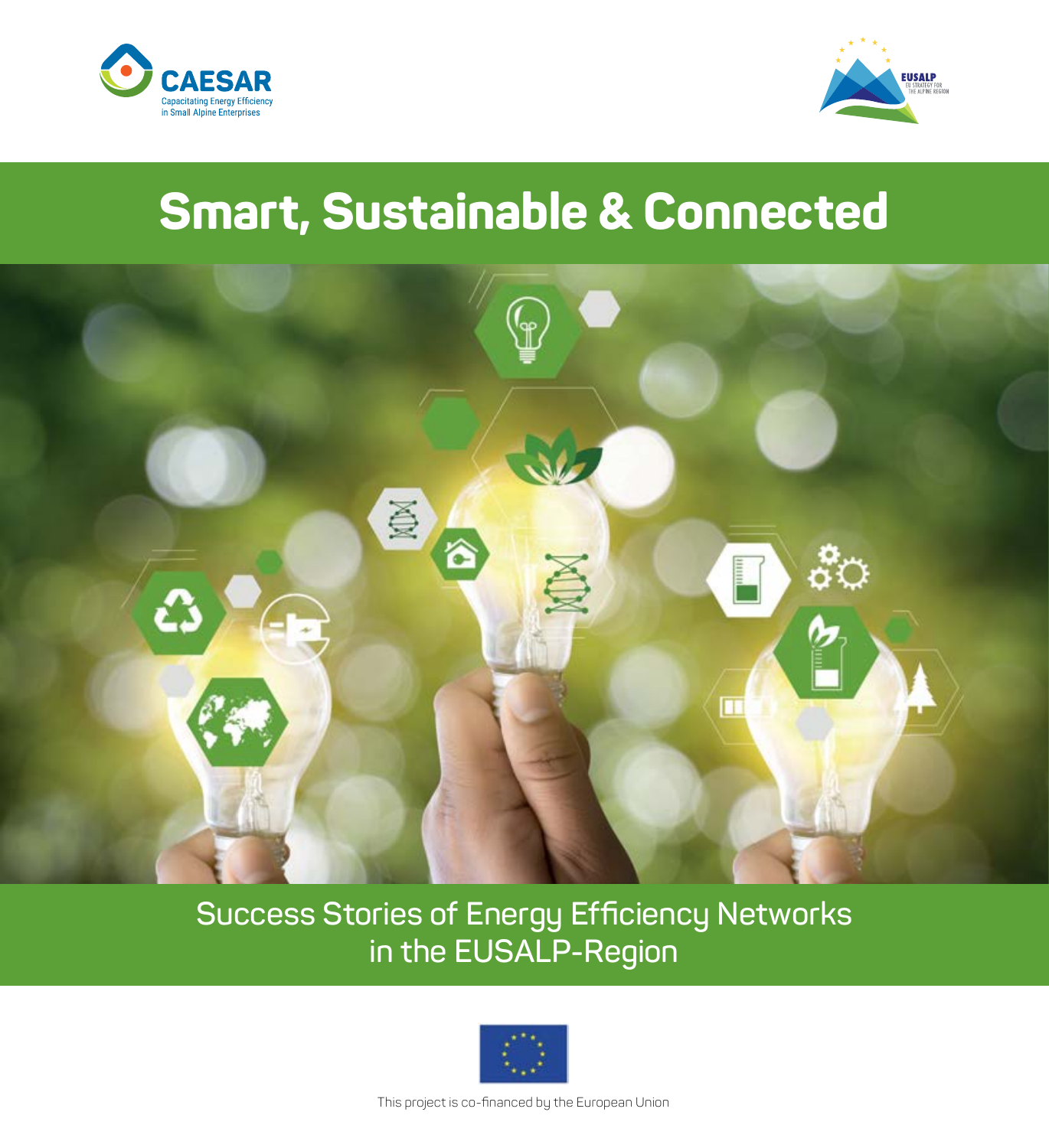



#### **Imprint**

This Handbook has been produced within the frame of the CAESAR-project (CApacitating Energy efficiency in Small Alpine EnteRprises, Activity 2.2) funded by Alpine Region Preparatory Action Funds – ARPAF of the European Commission. It was prepared by Silvia Palka (ClusterAgentur Baden-Württemberg) and the cluster managements, who present here their best-practice examples. Graphically it was designed by E-zavod.

This Handbook was drafted with input gathered from all project partners over the second phase of the project implementation (August 2020 – January 2021).

#### **Disclaimer**

The best practice examples and perspectives presented in each case were set out by the each author / cluster manager. Neither the European Commission institutions and bodies nor any person acting on their behalf may be held responsible for the use that may be made of the information contained therein. Reproduction is authorised, provided the source is acknowledged, unless otherwise stated. For use/reproduction of third party material specified as such, permission must be obtained from the copyright.

For further information about the CAESAR project, you will find a short description at the beginning of the document. To learn more and to download additional resources please refer to the project website. https://www. project-caesar.eu/

The information is provided without assuming any legal responsibility for correctness or completeness.

© CAESAR, 2021

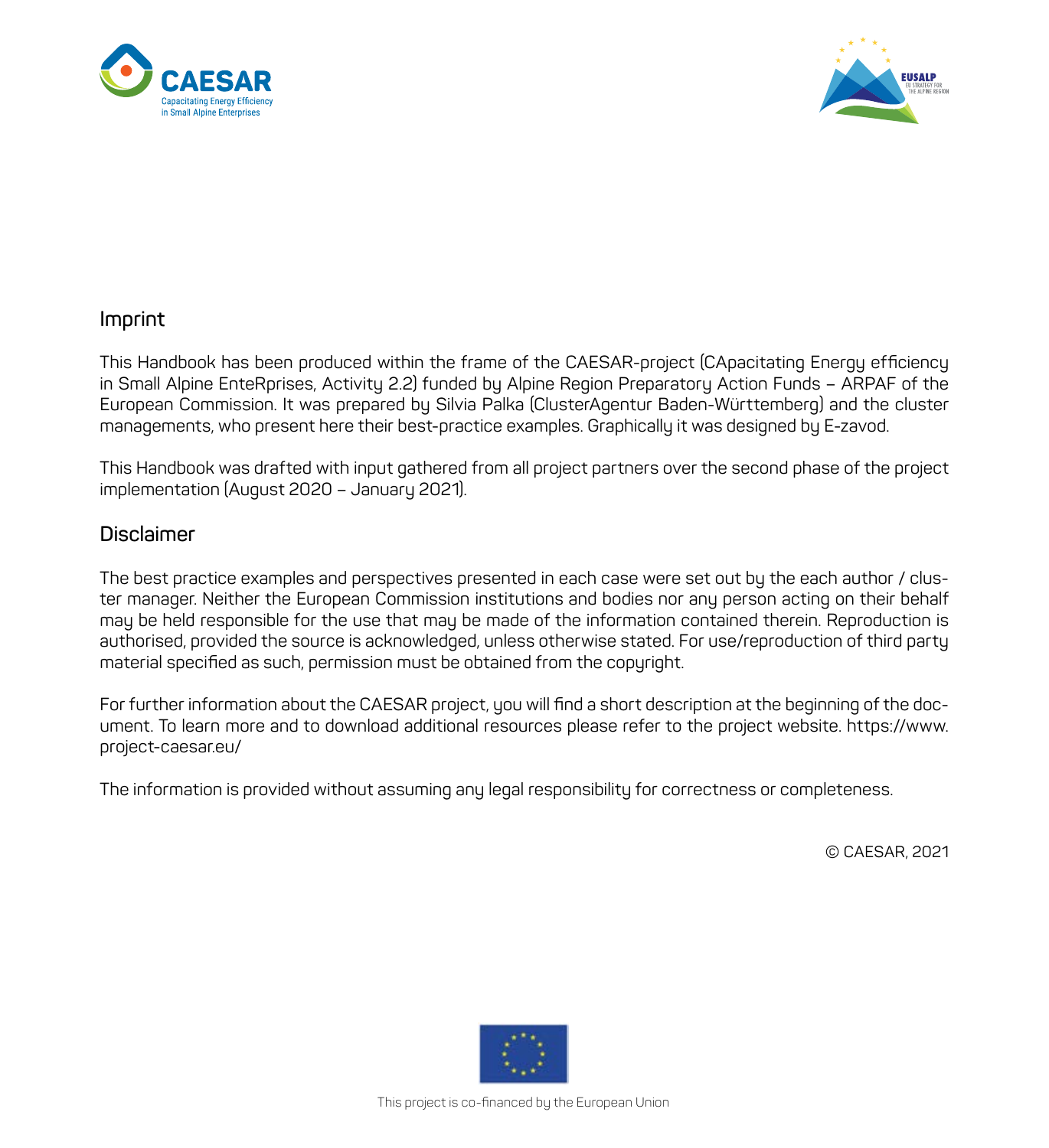



## **Table of Contents**

- **1. Introduction**
- **2. The Green Turnaround**
- **3. Abstracts of the Best-Practice Examples**
- **4. Good- Practises**
- **5. Green Deal, SMEs and the support by Cluster Initiative**



This project is co-financed by the European Union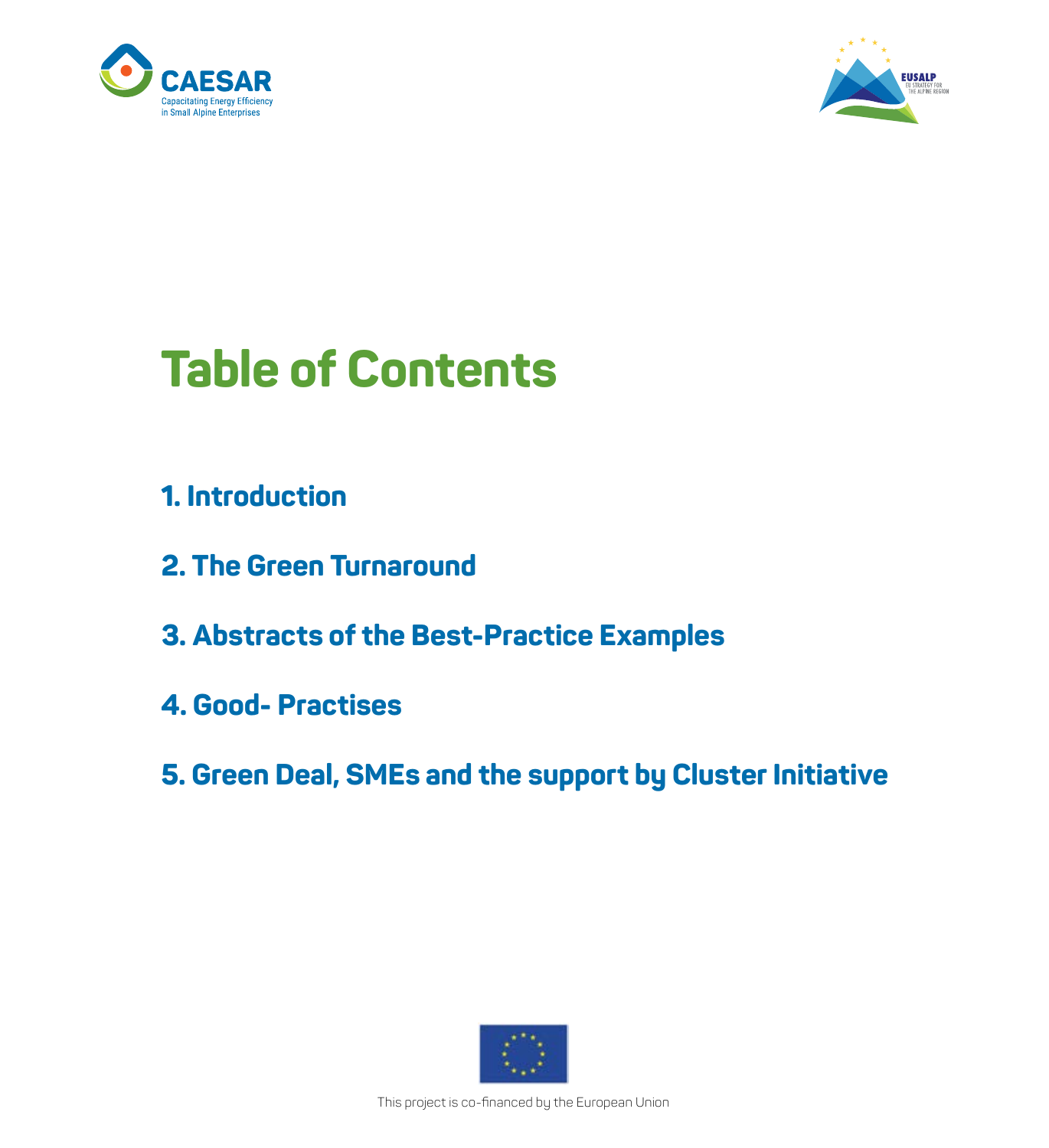



### **Introduction**

Climate protection has ever since been an important topic and has become increasingly relevant in recent times. As a field of action, in which concrete measures and technologies are implemented in order to achieve climate protection goals, energy efficiency comes to the fore, both in politics and society. Therefore, this topic is equally relevant for cluster managements as well as for companies. This is why the ARPAF project "CAESAR" (CApacitating Energy efficiency in Small Alpine enteRprises) aims to implement an energy efficiency network consisting of various interest groups (cluster managements, other intermediaries and politicians) with the objective of jointly promoting energy efficiency and the exchange in this field.

Taking into account the current challenges due to COVID-19, companies - especially small and medium-sized enterprises (SMEs) - should be equally supported in the ongoing transformation processes in the field of energy efficiency.

This brochure presents examples of how SMEs have managed their energy transformation and achieved their energy efficiency goals. Furthermore, it sheds light on cluster initiatives as key enablers in this process and how they successfully support the transformation.

This brochure is also result of a survey and a network meeting that was conducted in the course of the CAESAR project with cluster managers from the partner region. The participants expressed the need for an exchange on already functioning good practice examples, in order to learn from each other's success and to foster the cross-sectoral networking and exchange between the regions.

#### About the project "CAESAR" **CApacitating Energy efficiency in Small Alpine enteRprises**

The CAESAR project aims to support SMEs particularly in energy efficiency measures and innovation processes with various instruments. One of the consortium's objectives is to build and maintain a network of stakeholders to implement renewable energy policies in SMEs. It will provide the basis for a successful qualification of interested parties (policy makers, companies, energy agencies, auditors) in the regions to introduce and accompany renewable energy measures and technologies in companies. The consortium will set the benchmark for companies and develop and distribute a low barrier energy efficiency review tool tailored to the needs of all regions of the Alpine Space as well as small enterprises.

The project consists of the following partners:

- Agency for Energy South Tyrol CasaClima / Agentur für Energie Südtirol KlimaHaus
- ClusterAgentur Baden-Württemberg
- Energy Management Agency of Friuli Venezia Giulia (IT)
- Energy Tirol (AT)
- E-institute (SI)

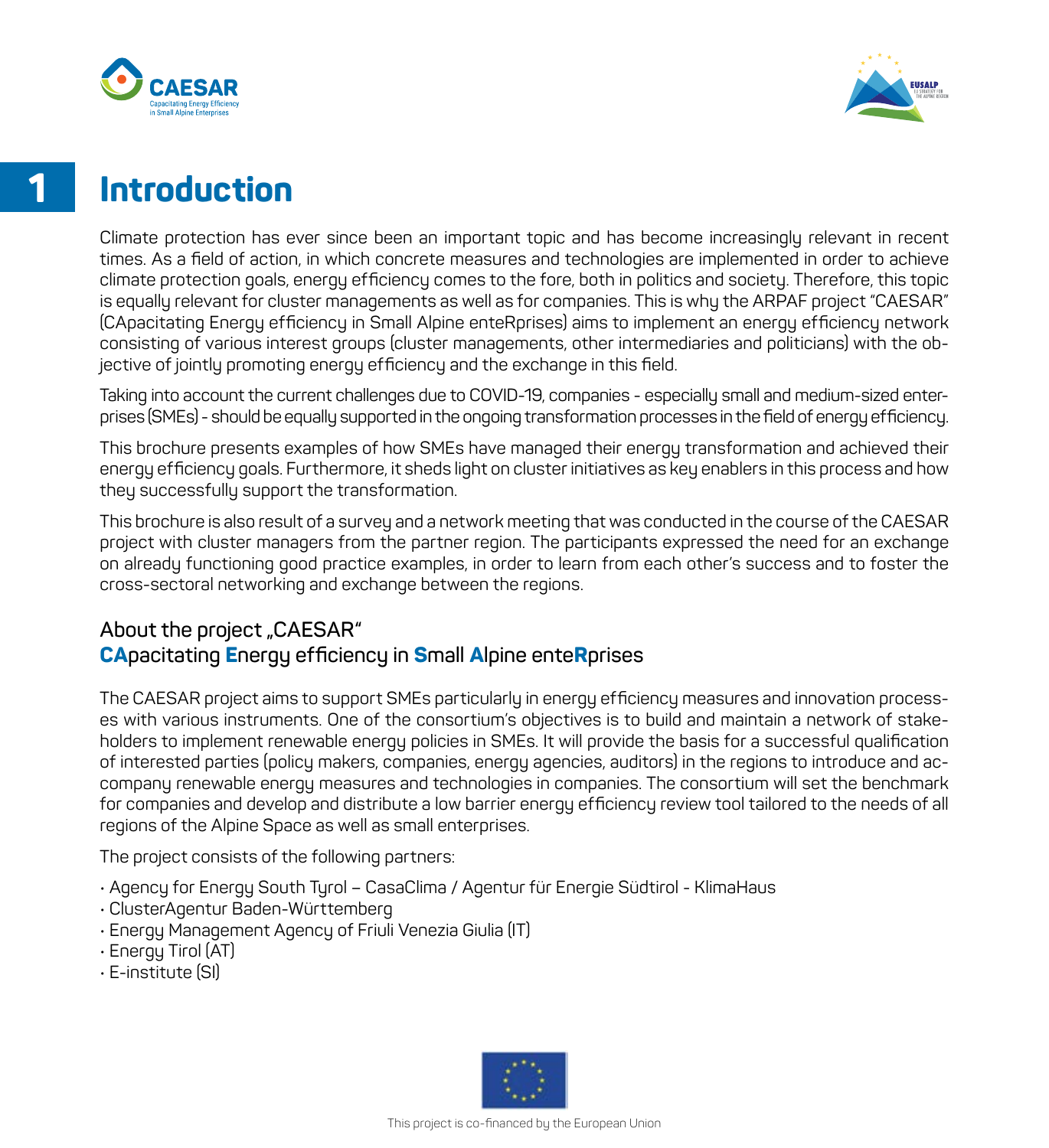



**3**

### **The Success with Cluster Initiatives - The Gree Turnaround**

Does it really pay off for enterprises to participate in a cluster initiative? It sure does! Because cluster initiatives are relevant innovation and networking enablers that can use their strength to enhance the competitiveness of companies and whole regions. But what does collaboration between the cluster stakeholders actually look like in the field of energy efficiency? What are the individual benefits and added values? And what can be achieved together? This brochure intends to provide answers to these questions. Based on the practical examples presented, it demonstrates how individual, cooperative and demand-oriented solutions can be developed together with a cluster management and other actors. As a key result it shows how these solutions have positive effects on the companies.

Cluster initiatives are organized networks and alliances of different actors in a regional economic system. These include SMEs, global players and start-ups as well as various research institutions, universities and other actors. A characteristic feature of a cluster initiative is the integration of economic actors and relevant intermediaries in all areas of the value chain. In summary, it can be said that a cluster initiative is usually regionally localised, the actors have a technological connection to each other, show a high degree of interconnection between the cluster actors and are also characterised by a high level of trust. Therefore, these organisations provide an excellent platform for jointly tackling economic as well as socio-economic challenges.

Although the technical spectrum of energy efficiency technologies is very broad, the individual topics are well connected. The classic areas in this field therefore focus on energy efficiency in buildings, energy supply of areas and the application of energy efficiency technologies in industrial processes. The following examples show how energy efficiency can be increased and energy consumption can be reduced.

### **Abstracts**

#### **Energy Efficiency in compressor rooms**

Sacilese Industriale Vetraria Srl is a company from Italy's north eastern region Friuli – Venezia Giulia, that processes flat glass, a very demanding production process in terms of energy consumption. The company launched an intervention in order to improve energy efficiency of the "compressor rooms" of the ovens used to process glass. Although they absorb only a minority share of electricity consumption, it has been elected as an area of investigation and allowed the company to save around 76,000 euro yearly. The case of Sacilese Industriale Vetraria Srl shows, that energy efficiency projects can be carried out by companies without necessarily being forced to intervene with very expensive and global level requalification activities.

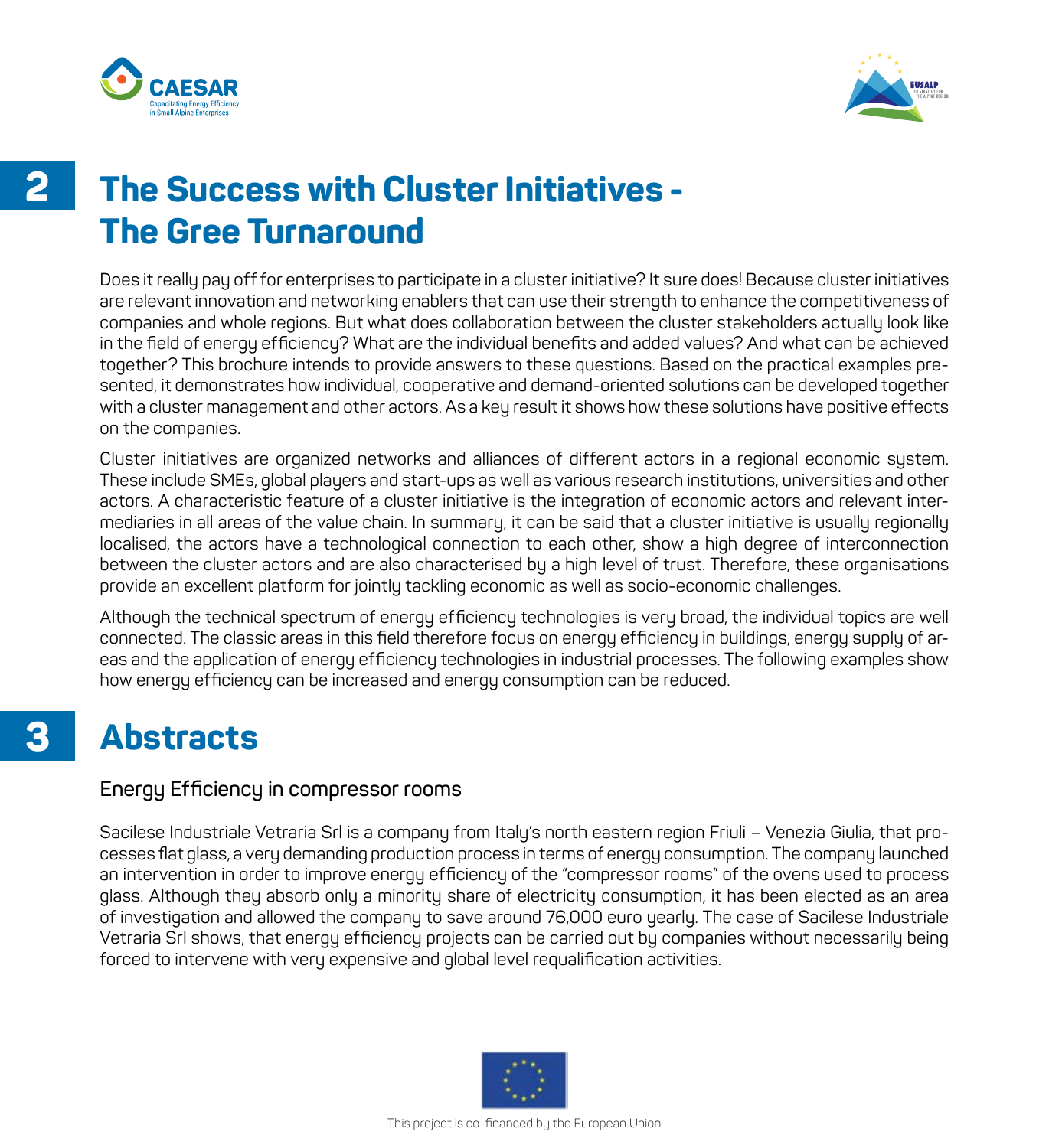



#### **Developing a Corporate Energy Strategy**

SIAP CARRARO SpA produces gears for various application spheres: wind-powered generators, railway and automotive applications. Very active in terms of energy efficiency and in controlling the effects of its activities that can affect the environment, the company invested into a cogeneration plant powered by natural gas for the production of electricity for self-consumption, a trigeneration plant combining cooling, heat and power. The Group's attention has led the company in recent years to embrace a corporate energy strategy, tale decisions in terms of energy efficiency along the entire supply chain and to carry out a series of activities from an organizational and operational point of view, to review the choices in energy consumption.

#### **Optimizing energy efficiency in compression processes through an integrated adsorption cooling device**

The project successfully integrated an adsorption-cooling device into an air-compression system, thus creating a new marketable product. Air-compression is widely used in industrial installations; however the process is rather inefficient with huge energy losses in the form of heat. Adsorption cooling systems are able to generate cooling-capacity from this heat source, thus preventing the discharge of valuable energy from heat producing systems. The result of the project is a combined air-compressor / adsorption cooler in a single design framework with improved energy efficiency and great potential for market applications.

#### **Establishing and evaluating the "Energy Comparison Value" (ECV) to measure energy savings in complex electrical networks**

Measuring an improvement in energy efficiency within a complex electrical system is impossible when detailed knowledge on the state of every individual part of the system is unknown. In large and very complex systems, like an industrial facility or production plant, this information is usually not available. LIVARSA was able to develop and verify the "Energy Comparison Value" (ECV) in cooperation with the University of Applied Sciences in Offenburg, Germany. The ECV enables the end-user to accurately measure the energy saving potential of various energy efficiency measures. Furthermore, the evaluation of the ECV led to the creation of a new business model for LIVARSA.

#### **New Company Building with Office**

The example of the wooden industrial hall of energy sector company Lizergy GmbH in Freudenstadt, Baden-Wuerttemberg / Germany, shows that regional timber construction is an excellent method to meeting the requirements of sustainability aspects. The quality of the workplace is significantly higher due to this construction method and the employees' identification with the company is strengthened. In addition, electricity costs can be saved through the self-sufficient energy supply. With this project, Lizergy GmbH has built an industrial hall made of wood that combines office space and storage.

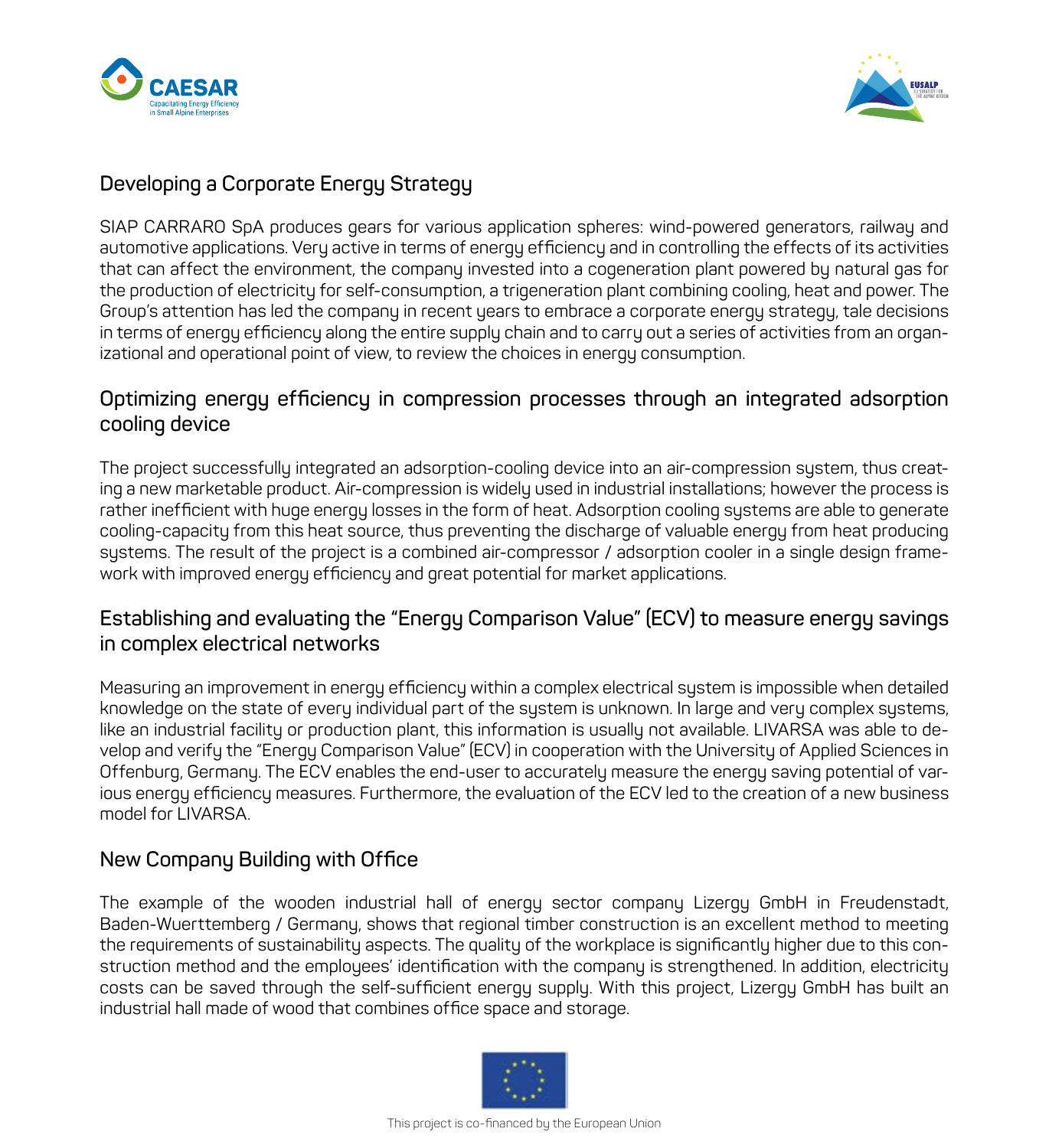



#### **Using waste-heat from HP (Hydro Power) plant for heating a nearby museum**

At waste-heat regeneration Fala project, focus laid on waste heat recovery using heat pumps and building a simple model. The project concentrated on waste-heat recovery system application in hydro power plants, which justified the exploitation of waste-heat source from HP plants as a low temperature waste heat source – on the pilot of historic, 100 years old HPP Fala Museum. Using waste heat from HPP generators is a novelty providing big replication potential in countries with strong HP sector.

#### **Heating Atlantis Water Park with waste heat from AquafilSLO**

The project "Heating Atlantis Water Park with waste heat from AquafilSLO" is a successful example of achieving energy efficiency through industrial symbiosis. The system of distributing waste heat from AquafilSLO industrial plant to nearby BTC City Atlantis Water Park was set-up in 2015 and covers all thermal power needs of the water park, while saving resources for cooling down the vapor at the industrial facility. The system is highly economically viable and climate-friendly since it saves some 2.000 tons of CO2 emissions annually which equals to yearly emissions of 1100 cars. The BTC City and Aquafil were awarded for the project in 2016 at the National Energy Days as "the best energy efficiency project of the year".

#### **Geothermal energy use and heat recuperation in hospitality (ESCO model)**

The project was designed to provide comprehensive energy supply and efficiency solution to big spa resort Terme 3000 Moravske Toplice. Resalta, as a provider of comprehensive energy solutions, provided the client with an energy supply contract to provide heat from geothermal sources to the hotel and spa. Resalta's long term solution was to direct the heat energy of the geothermal well more efficiently. Two new water circuits were installed, using heat exchangers to extract heat from the source to simultaneously cool thermal waters for spa use and heat sanitary water as well as non-mineral pools in the hotel. The solution provided savings of 65.000 m3 drinking water and 2.212 MWh energy annually, with 23% lower heating costs.

#### **The path towards climate neutrality**

"The customer shares an idea. We shape it with competence, commitment and flexibility". This is the welcome message on ARBOR's website. The company, established in the sixties as a family business, is now engaged in the production of chairs targeting a high-end contract market, to a large extent internationally-oriented (90% of total production).

ARBOR has always been concerned about environmental issues. Lately, they have embarked on a path towards energy efficiency and an increased use of renewable energy sources, with the belief that climate protection and business competitiveness go hand in hand.

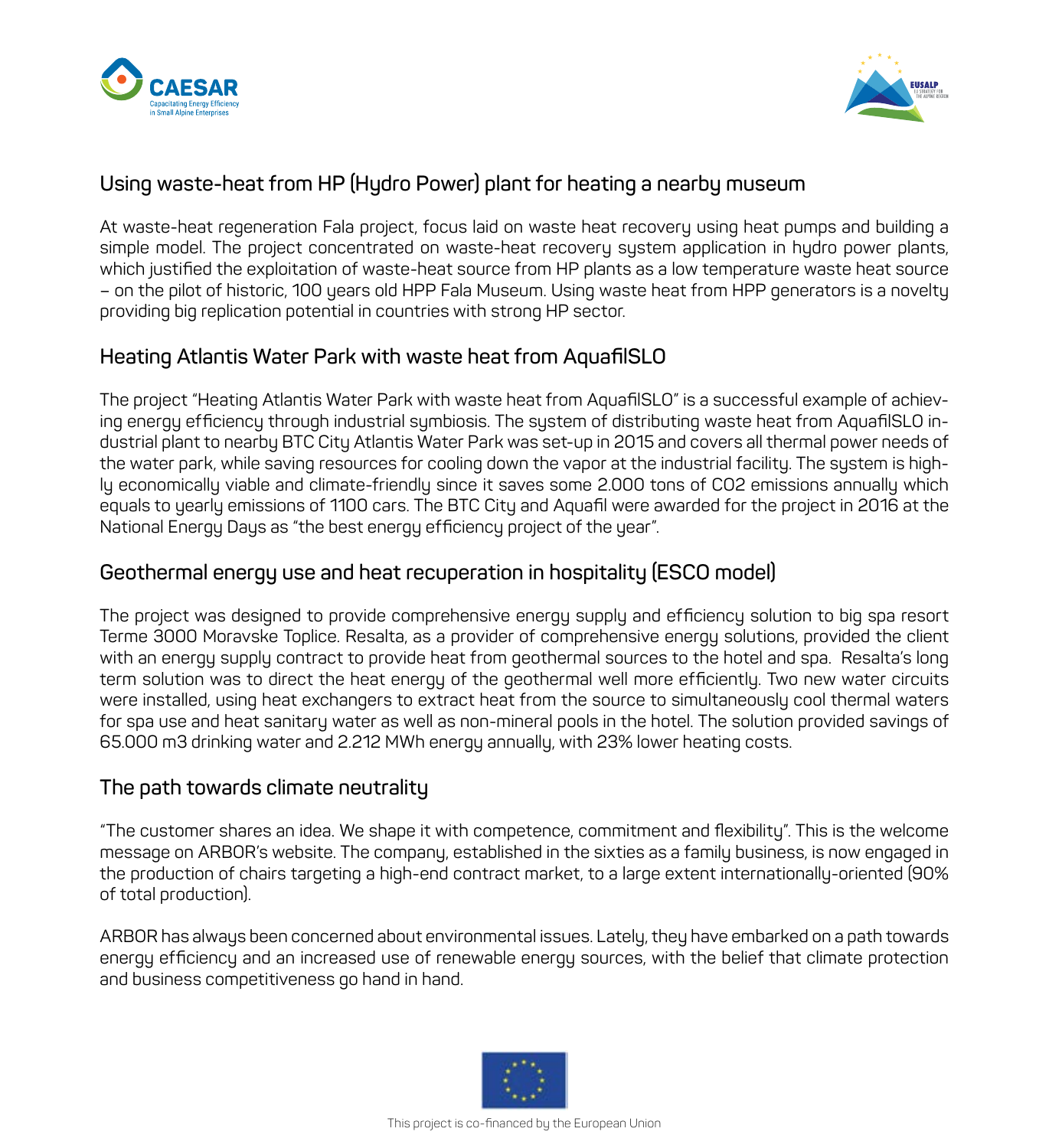**4**



### **Good- Practices**

#### **4.1 Energy Efficiency in compressor rooms**

**Company:** SACILESE INDUSTRIALE VETRARIA Srl **Cluster Initiative:** COMET - Cluster Metalmeccanica FVG (www.clustercomet.it) **Country/Region:** Italy, Friuli Venezia



#### **Background**

With over 60 years of experience in glass industry/manufacturing throughout Europe, Sacilese Industriale Vetraria Srl is a company based in Friuli Venezia Giulia, Italy's northeasternmost region. Its plant inaugurated in Montereale Valcellina (Pordenone), on 2003, has an area of 45.000 m<sup>2</sup> and 20.000 m<sup>2</sup> of covered area and is nowadays able to produce over 1.000.000 of glasses a year.

Thanks to modern and innovative equipments, together with qualified organisation of production, Sacilese is considered a leader company at European level in manufacturing and supply of tempered curved and flat glasses.

With high precision and a wide range of customised products characterizing the company technologies include: cutting, grinding, drilling, tempering, shaped glass, screen printing and bending that Sacilese provides mainly for three sectors i.e. the production of glass for shower cabins, automotive and building plants.

Particular attention is given to the market and to the technological equipment: the use of highly precise experimental equipment allows the company to provide its clients with tolerances up to +/-0,3mm.

Investments on the latest technology machines and automation of the entire process are made annually. This cycle allows Sacilese to ensure the highest quality of finished products and an appropriate cost optimisation. Standards and Certifications include: ISO 9001 Standard, ISO 14001 Standard, OHSAS 18001 Standard, CE Marking, ECE ONU Reg.43 Standard, Certification FF.SS., ISO 614 Standard, Certifications SSV plus the "Quality Environment and Security policy".

At the forefront in terms of logistics, the company is equipped with a Data-Base Management with innovative tracking/traceability and recognition by "RFID" technology.

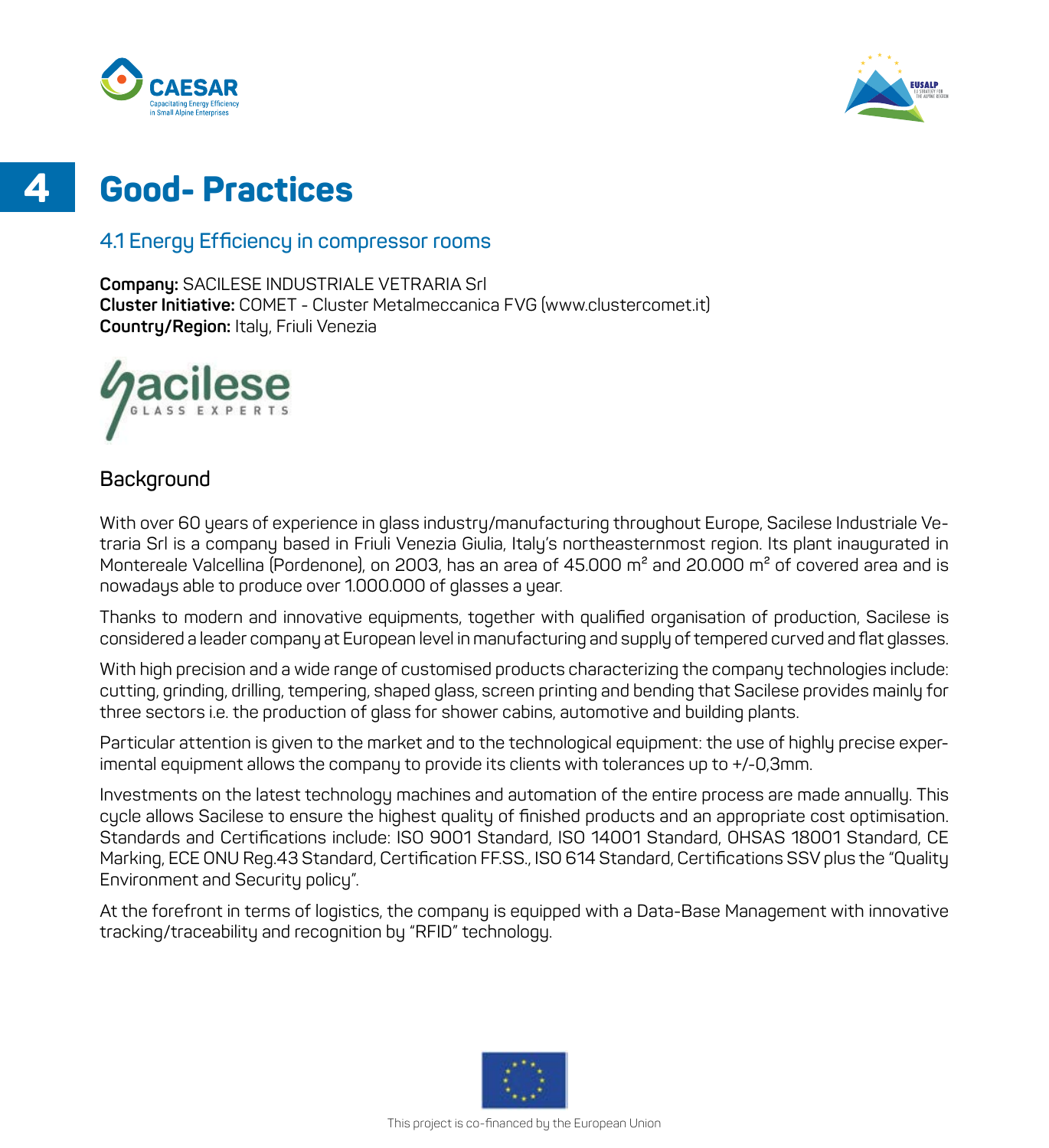



#### **Key Challenge**

The million pieces processed every year by Sacilese Industriale Vetraria Srl are flat glasses, therefore produced mainly with oven treatments. Glass manufacturing is indeed among the most energy-intensive industries. Even though the glass industry energy consumption per unit of output ratio is similar to that of other energy-intensive industries, since glass has a low volume of shipments compared to other energy-intensive industries, the share of total industrial energy use is lower for glass.

The bulk of energy consumed in the glass manufacturing industry comes from natural gas combustion used to heat furnaces to melt raw materials to form glass.

These furnaces are mainly natural gas-fired, but there is a small number of electrically-powered furnaces. Many glass furnaces also use electric boosting (supplementary electric heating systems) to increase throughput and quality.

After the melting and refining process is complete, the glass is formed and finished to create the final product. Specific manufacturing processes depend on the intended product, and can include annealing (slow cooling), tempering, coating, and polishing, which require additional energy.

There is substantial potential for energy efficiency improvements in glass manufacturing. Estimates range from 20% to 25%, mainly focused on the extremely energy-intensive melting and refining process. Energy used in other key glass-making processes, such as forming, is highly variable depending on the product, that is why those processes do not have the same potential for efficiency gains.

Even though in the glass industry the ovens / the furnaces are much more energy-intensive, Sacilese Industriale Vetraria Srl decided to elect as a specific area of investigation the compressor rooms (convection oven room and main compressor room) in order to consider all the company's many small saving niches in terms of consumption.



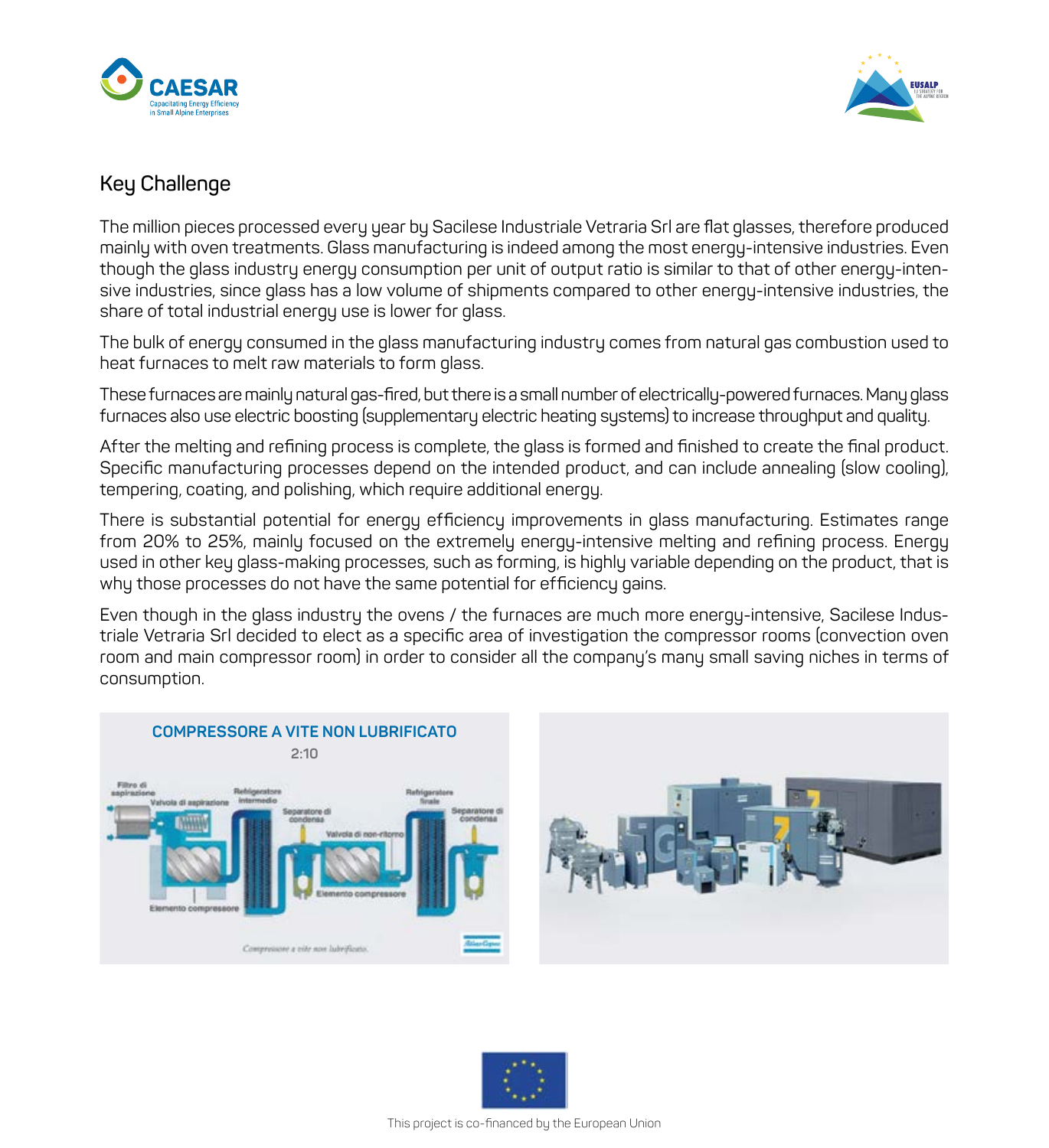



#### **Solution**

The process of re-evaluation of its plants, that has been carried out - and led to Sacilese Industriale Vetraria energy efficiency project - started at the end of 2012, when a one-week measurement campaign has been carried out on both the compressor rooms that the company is equipped with (convection oven room and main compressor room) and present within its premises in Montereale Valcellina.

The measurement campaign has been carried out by using Atlas Copco's energy diagnosis of the compressor rooms (www.atlascopcogroup.com), a kind of management energy check-up. Atlas Copco Group is a Swedish multinational company that develops and manufactures industrial tools and equipment such as - among the others - air compressors (of which it is the world's leading producer). Atlas Copco, more in particular, has developed a series of energy analysis tools (the so-called MB lite), which gives evidence of the potential for energy savings linked to the optimal use of compressed air.

Based on the results obtained by the measurement campaign, Sacilese Industriale Vetraria Srlhas decided to intervene with the introduction of two variable speed lubricated screw compressors, both supplied by the Swedish multinational company.

The first compressor with 55 kW of power (GA55VSD) for the convection oven room and the second one with 132 kW of power (GA132VSD) for the main room.

#### **Results**

Sacilese Industriale Vetraria Srl case shows that energy efficiency projects can be carried out by companies without necessarily being forced to intervene with very expensive and global level requalification activities.

An intervention like the one above described has brought the company to support an economic investment, which however can be considered contained in relation to the many benefits obtained. Simulation calculations and succeeding check-ups carried out have indeed estimated savings for Sacilese Industriale Vetraria of around 76,000 euros/year.

Nevertheless, the considerable results obtained in terms of energy savings achieved by the efficiency improvement is not the only benefit the company enjoys.

The Ministerial Decree adopted by the Ministry of Productive Activities on 20 July 2004 (Ministerial Decree of 20 Jul. 2004 on electricity, Ministerial Decree of 20 Jul. 2004 on gas) has indeed established the Energy Efficiency Certificates (TEE, also called white certificates), an incentive mechanism which rewards virtuous companies for investments in energy efficiency, such as those conducted by Sacilese Industriale Vetraria Srl.

TEEs are calculated according to the additional primary energy savings that are obtained compared to the "average market" consumption of the efficient plant/process and according to the technical life of the intervention. In the specific case, the assessment of intervention carried out on the basis of savings estimates and commitments made leads to quantify a saving of electricity compared to the average / market / year of 163

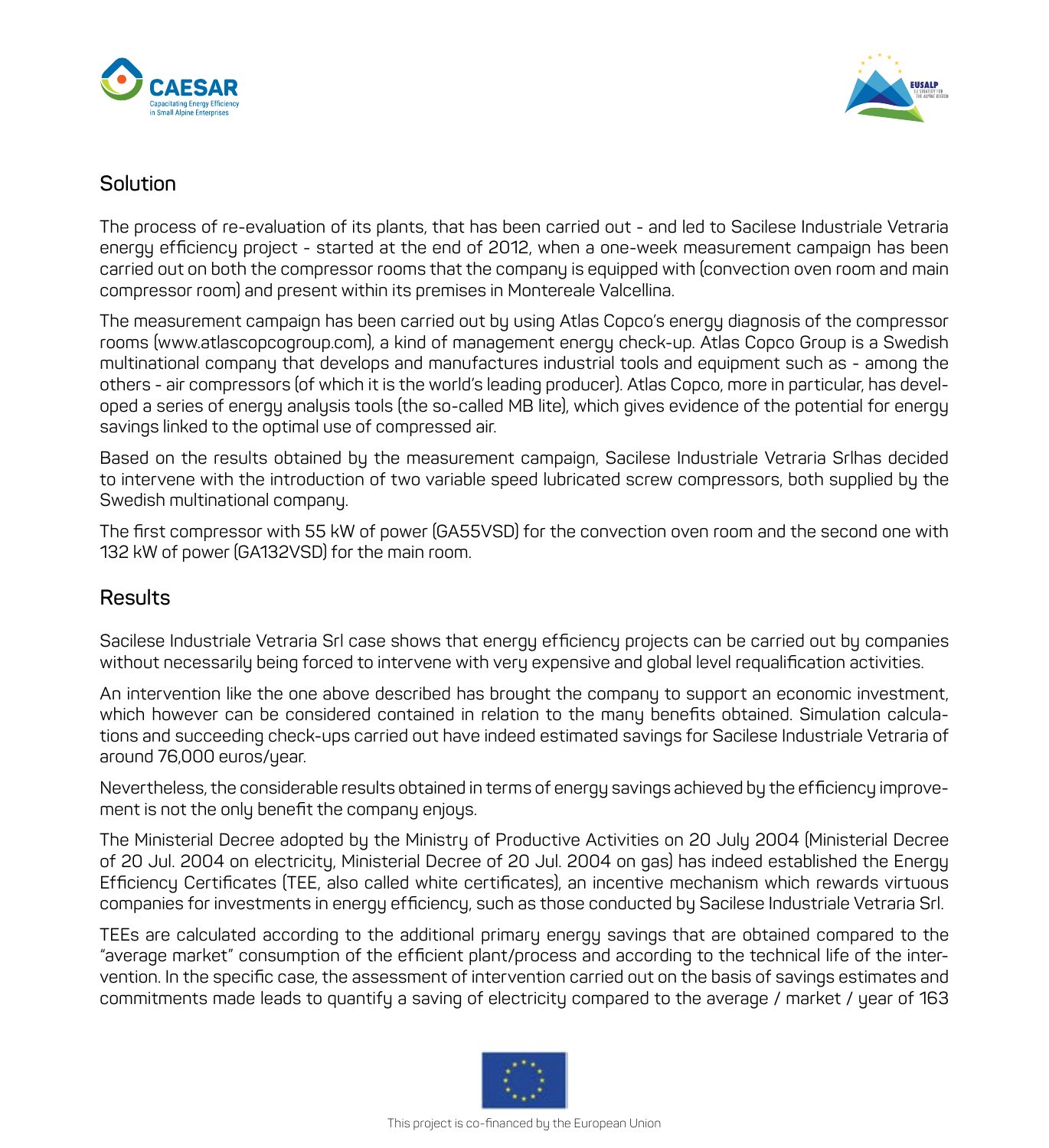



MWh with the equivalent generation of 80 TEE / year. The market value of TEE varies over time, but a reliable estimate corresponds to an annual TEE sales revenue of about 8,000 euros. Since TEEs are recognized for 5 years, the total additional revenue estimated for the five-year period is 40,000 euros.

#### **Contribution by the cluster initiative**

With regard to the project carried out by Sacilese Industriale Vetraria Srl, an operative support has been given by "COMET – Cluster Metalmeccanica FVG" (www.clustercomet.it), which is the regional cluster representing the mechanical and metalworking sector in Friuli Venezia Giulia, Italy's most northeastern region.

More in particular, the cluster organisation encouraged the company to carry out the necessary investments that have facilitated its effective development and stimulated the local market of energy efficiency, by acting as a facilitator and conducting among the others, the following networking activities:

- a) facilitating contact and cooperation between the company and solution providers;
- b) putting the company in contact with relevant stakeholders, such as RTOs; (Recovery Time Objective)
- c) fostering the adoption of support measures by the regional administration.

#### **Description of the cluster initiative**

COMET is the cluster representing the mechanical and metalworking sector in Friuli Venezia Giulia, Italy's northeasternmost region. The cluster is the outcome of a process driven by the regional administration in 2015 and is now recognized by regional law as a point of reference for all the 3,850 enterprises operating in mechanics and metal components production.

Almost 48% of manufacturing companies in Friuli Venezia Giulia operate directly for the mechanics sector, that represents a strategic asset for the whole regional ecosystem.

COMET represents Friuli Venezia Giulia's position at the EUSALP SubGroup "AG2 – Digital Industry" (EU-Strategy for the Alpine Region; www.alpine-region.eu) and, among the others, at the S3 Thematic Platforms on "Efficient and Sustainable Manufacturing (www.s3platform.jrc.ec.europa.eu).

Representing a high energy-consuming industry, energy efficiency - together with the use of renewable energy sources - is topical for COMET, which support its companies in planning and launching energy efficiency intervention, often carried out together with RTOs and other local stakeholders.

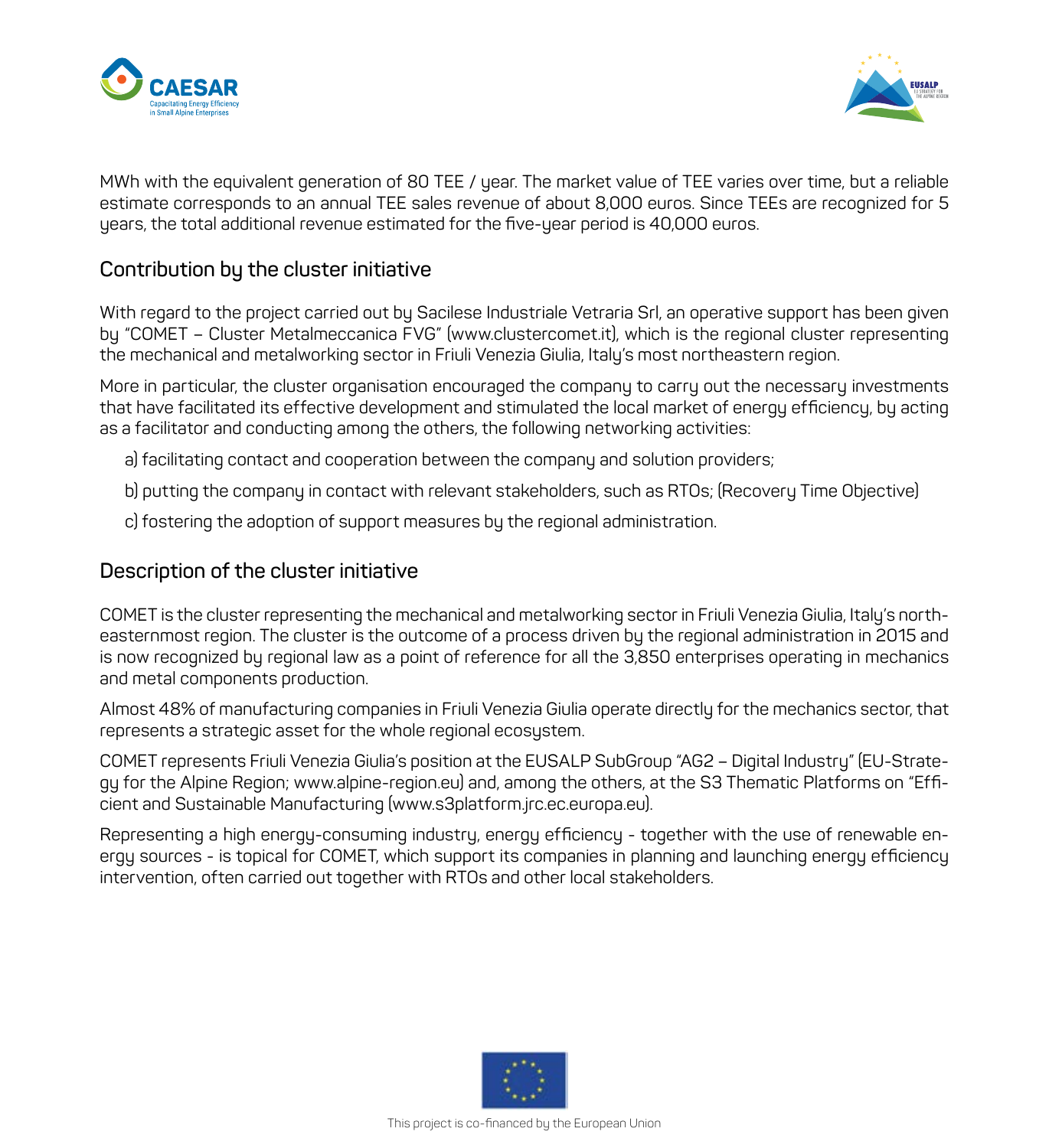



#### Contact Details:

**Comet S.c.r.l.**

**Project Manager:** Riccardo Zanelli; e-mail: riccardo.zanelli@clustercomet.it Piazzetta del Portello 2, 33170 Pordenone PN, Italy

**www.clustercomet.it**

#### **4.2 Developing a Corporate Energy Strategy**

**Company:** SIAP CARRARO **Cluster Initiative:** COMET - Cluster Metalmeccanica FVG (www.clustercomet.it) **Country/Region:** Italy, Friuli Venezia



#### **Background**

SIAP Spa (www.siapgears.com) is the CARRARO Group's centre of excellence for quality components and gears. Based in Maniago (Friuli-Venezia Giulia), SIAP Spa is nowadays one of the most important partners for gear systems for the main OEMs in every sector world-wide.

Thanks to its impressive technological competence, SIAP can offer a broad product range for various application spheres: from drivelines for construction and agricultural applications to wind-powered generators, railway and automotive applications, material handling.

SIAP produces shaved or ground cylindrical gears, straight bevel gears, lapped or ground spiral bevel gears, shaped or broached epicycloidal ring gears, hobbed or rolled drive shafts with shaved or ground finishing.



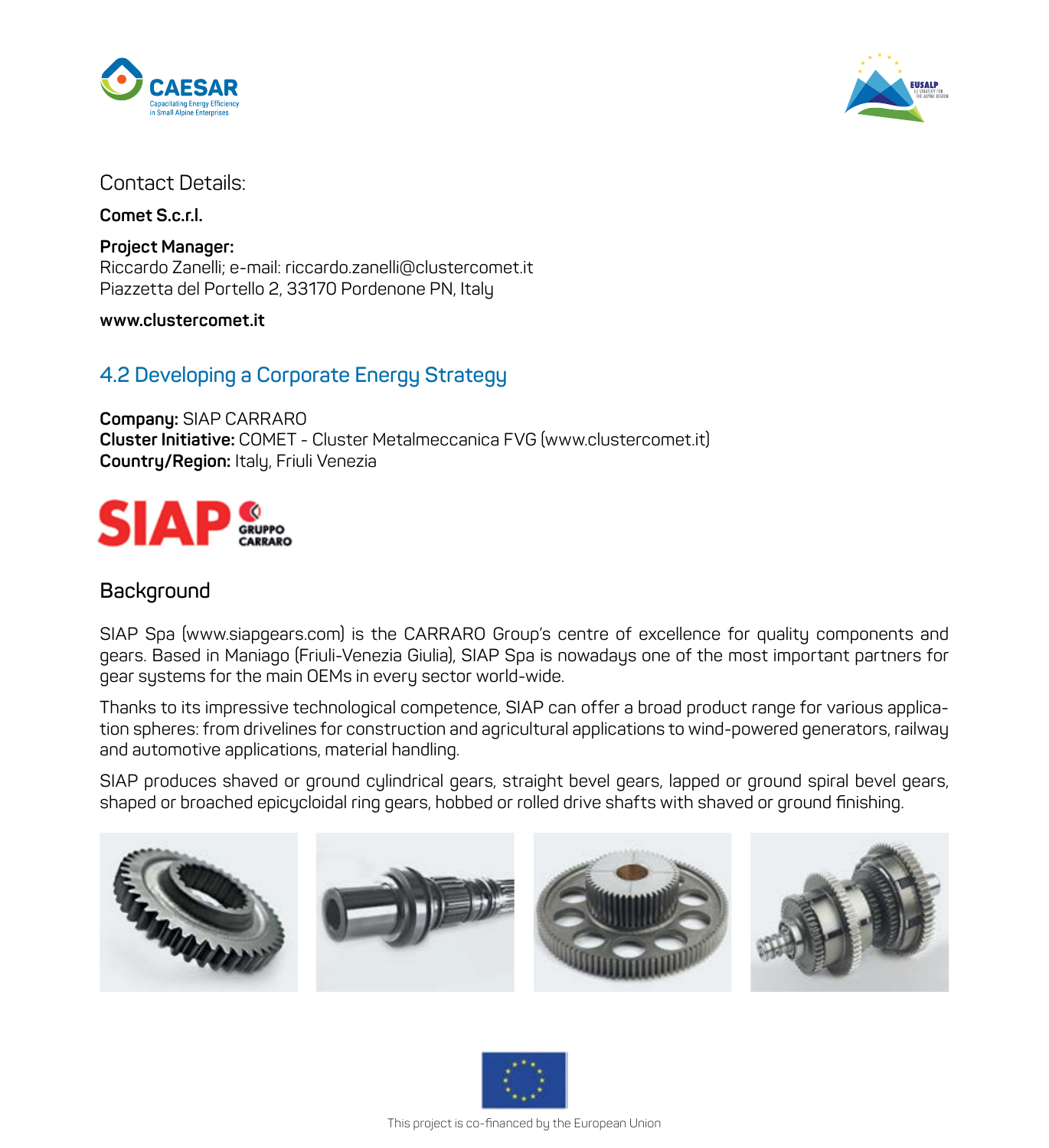



Products include:

- Cut steel: cylindrical helical and spur gears for applications in the railway, agricultural, construction equipment and automotive sectors.
- Ring gears for planetary drives for construction equipment, agriculture and truck.
- Bevel gears for differential units and drivelines for the agricultural, construction equipment and automotive sectors.

• Toothed shafts: Output pinions for planetary drives for construction equipment, rail and wind energy applications. The high quality of SIAP gears is guaranteed by its consolidated know-how and highly verticalised production processes. Preliminary heat treatments (e.g. annealing or quench and tempering), hobbing (e.g. Oerlikon or Gleason cutting for bevel gears), finishing operations (e.g. lapping or grinding for bevel gears) and final heat treatments (e.g. carburizing and hardening or nitriding) are all performed at the company's production facility in Maniago, using automated and certified processes.

Due to the availability of a laboratory with the most complete and modern equipment for chemical, metallurgical and contamination inspections places SIAP at the technological forefront in its field.

SIAP CARRARO is responsible for the effects of its production processes on the environment and it believes that the integration of its activity, products and services with the environment may not only help to satisfy the demands of its end customers - while possibly increasing its competitiveness - but also to maintain the necessary harmony with the final context and thus improve its corporate image.

#### **Key Challenge**

Over the years, one of the main challenges addressed by the whole CARRARO Group and the company itself has been to ensure a responsible use of resources and energy supply through the entire whole production process, while at the same time cutting the energy consumption.

CARRARO Group is committed to publish its Sustainability Report on an annual basis, which integrates environmental issues with economic and social ones. As reported in its 2019 version, relased in June 2020, the challenge for reducing the industrial costs and environmental impacts are reflected in the energy field in a constant research for more and more energy efficiency standards and by defining the approach and methodology to be used to reduce energy intensity, energy consumption and greenhouse gas emissions from its industrial activities.

Effective implementation of these methods contributes to cost control and containment indirect environmental impact also in terms of emissions and reduces the need for technical support infrastructure.

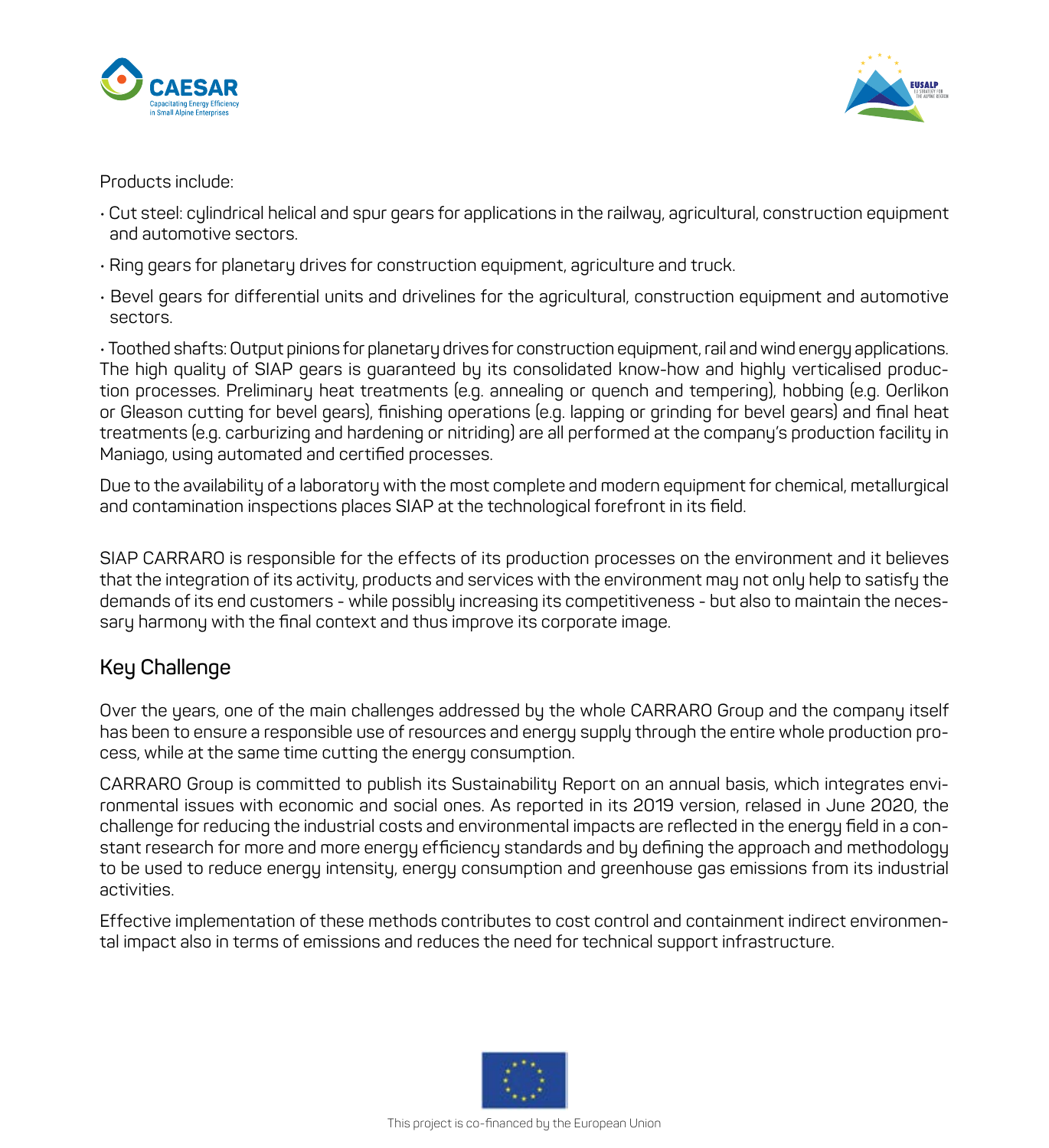



The Group's attention to a more careful use of energy has led to tackle a series of major actions and challenges, both from an organizational and operational point of view, e.g. by dedicating resources and skills for energy efficiency through the production processes; developing a series of actions for the review of energy consumption choices and effective programmes of immediate-term improvement (such as the study of alternative energy production systems); promoting, developing and combining different technologies.

More in depth, with regard to the plant in Maniago the main challenge has been to recover energy sources required for the steel heatment process and improving its energy performance through the implementation of a cogeneration system (CHP) aimed at satisfying the electrical, thermal and refrigeration needs of SIAP Spa.

#### **Solution**

The Group adopted so-called "**energy efficiency investment plans**", together with an Energy Corporate Strategy. In implementing policies to contain energy consumption together with the energy efficiency investment plans, the Group implemented a series of choices and actions such as introducing the energy management function or choosing to use only 100% renewable energy for electricity (photovoltaic panels) within its Italian plants.

According to these guidelines from 2014, the CARRARO Group has dedicated resources and expertise for energy efficiency of consumption in production and technological processes.

A best practice to this effect is represented by the **energy efficiency project implemented within the SIAP Spa premises in Maniago**, where the company's plant has been provided with a cogeneration power plant fuelled by methane gas with a nominal power of 904 kW, for the production of electrical energy for self-consumption (i.e. heating the premises and offices of the plant and process heating).

Cogeneration or recycled energy is the simultaneous production of two or more forms of energy from a single fuel source. In practical terms, what the cogeneration power plant entails is the use of what would otherwise be wasted heat (such as at the SIAP CARRARO manufacturing plant's exhaust) to produce additional energy benefit to provide heat and electricity for the building in which it is operating.



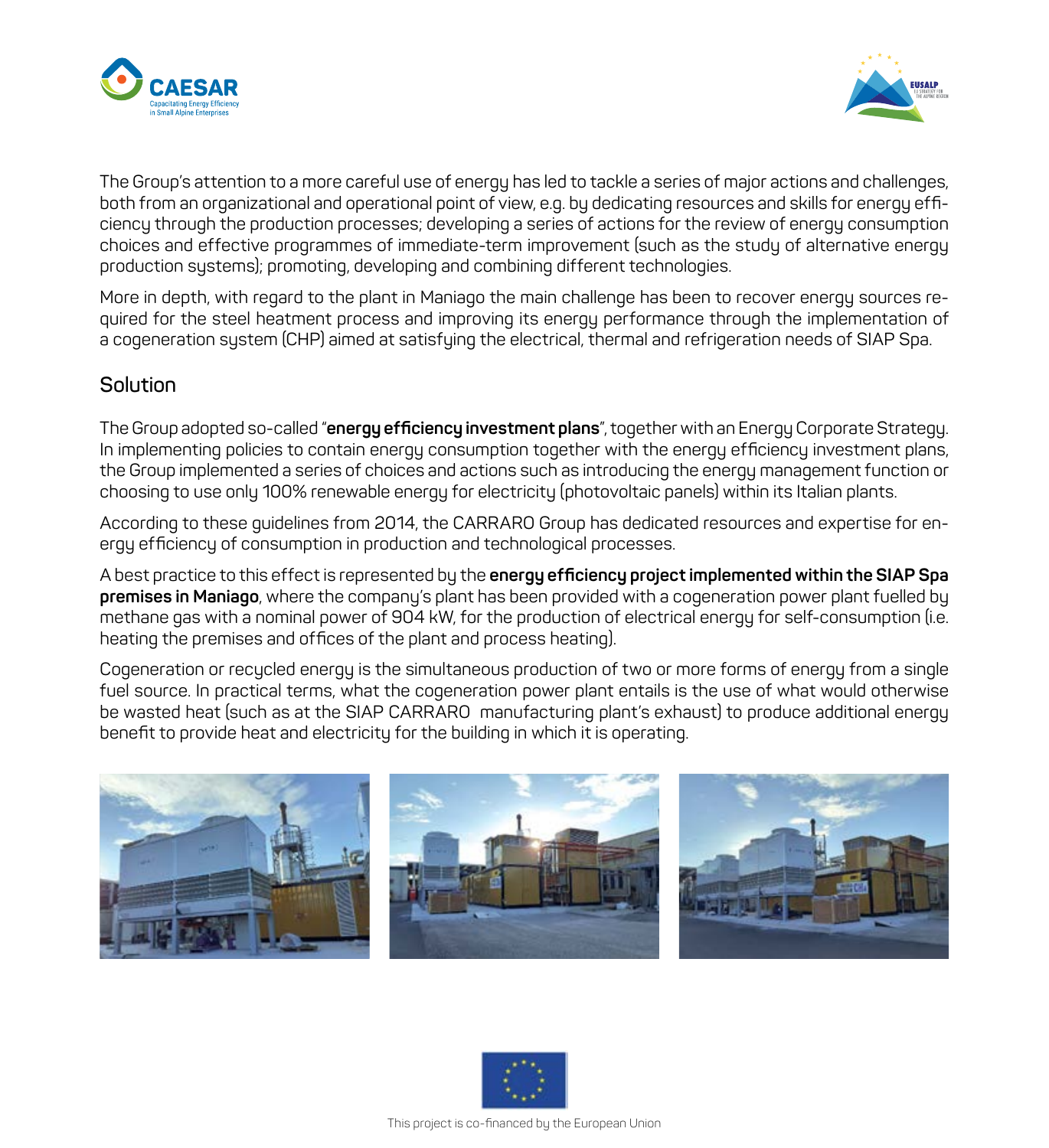



#### **Results**

The innovations introduced make significant contribution to the containment of energy consumption and emissions from the plants, year by year.

In particular, cogeneration contributes in many ways to more reliability. By generating the electricity themselves, the company is more independent than its competitors that entirely depend on commercial electricity suppliers. Furthermore, bigger energy savings make all of us less dependent on imported fuel resources.

2019, the decrease in total energy use within the (entire) organization is around -3.9% (ref: CARRARO Group Sustainability Report, June 2020). Only with regard to Maniago, based on the simulation results and their viability energy savings were quantified in approximately 20,000 GJ/year.

#### **Contribution by the cluster initiative**

With regard to the project carried out by SIAP CARRARO, an operative support has been given by "COMET – Cluster Metalmeccanica FVG" (www.clustercomet.it), which is the regional cluster representing the mechanical and metalworking sector in Friuli Venezia Giulia, Italy's most northeastern region.

More in particular, the cluster organisation encouraged the company to carry out the necessary investments that have facilitated its effective development and stimulated the local market of energy efficiency, by acting as a facilitator and conducting among the others, the following networking activities:

d) facilitating contact and cooperation between the company and solution providers;

e) putting the company in contact with relevant stakeholders, such as RTOs;

f) fostering the adoption of support measures by the regional administration.

#### **Description of the cluster initiative**

COMET is the cluster representing the mechanical and metalworking sector in Friuli Venezia Giulia, Italy's northeasternmost region. The cluster is the outcome of a process driven by the regional administration in 2015 and is now recognized by regional law as a point of reference for all the 3,850 enterprises operating in mechanics and metal components production.

Almost 48% of manufacturing companies in Friuli Venezia Giulia operate directly for the mechanics sector, that represents a strategic asset for the whole regional ecosystem.

COMET represents Friuli Venezia Giulia position' at the EUSALP SubGroup "AG2 – Digital Industry" (EU-Strategy for the Alpine Region; www.alpine-region.eu) and, among the others, at the S3 Thematic Platforms on "Efficient and Sustainable Manufacturing" (www.s3platform.jrc.ec.europa.eu).

Representing a high energy-consuming industry, energy efficiency - together with the use of renewable energy sources - is topical for COMET, which support its companies in planning and launching energy efficiency intervention, oftenly carried out together with RTOs and other local stakeholders.

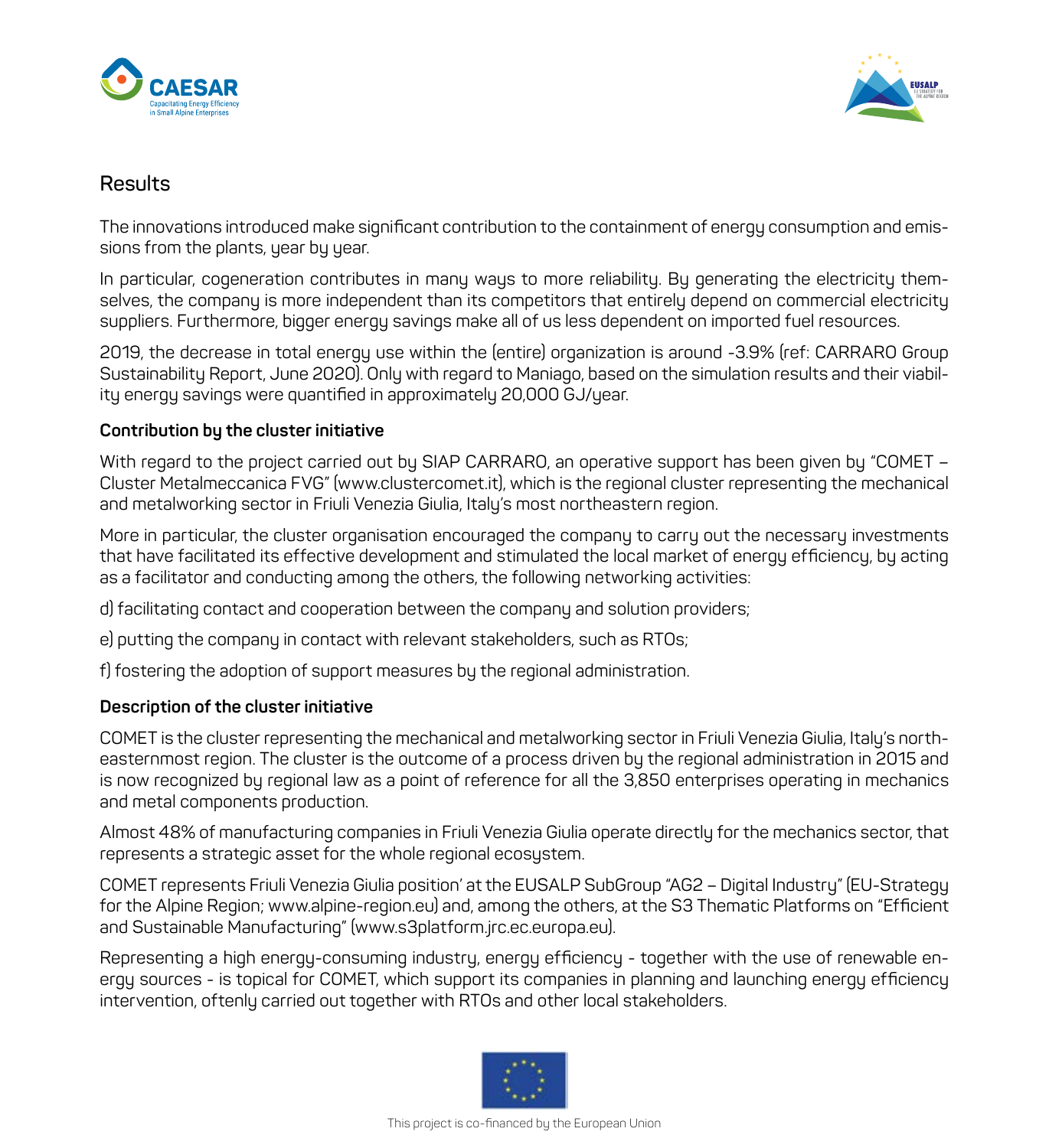



#### Contact Details:

**Comet S.c.r.l.**

**Project Manager:** Riccardo Zanelli; e-mail: riccardo.zanelli@clustercomet.it Piazzetta del Portello 2, 33170 Pordenone PN, Italy

**www.clustercomet.it**

#### **4.3 Optimizing energy efficiency in compression processes through an integrated adsorption cooling device**

**Companies:** Apikal Drucklufttechnik GmbH & Sorption Technologies GmbH **Cluster-Initiative:** innoEFF – Cluster Innovation and Efficiency (www.innoEFF.de) **Country/Region:** Germany, Freiburg im Breisgau





#### **Background**

The goal of the project is to combine air compressors with an adsorption-cooling device to be able to use the exhaust heat from the compression process to create cooling for other processes and/or appliances. The result is a marketable product, namely a white-label air-compressor with an integrated adsorption cooling system.

There are two companies involved in the successful implementation and execution of the project. The two technology partners are Apikal Drucklufttechnik GmbH from Eschbach and Sorption Technologies GmbH from Freiburg im Breisgau.

Apikal is a leading supplier of air compression technology in Germany. The company has constructed, installed and operated air compression technology for over 20 years. Compressed air is an important working medium in many industrial and commercial processes. According to a study conducted by the European Union, approx. 18 % of electricity in the industrial sector is consumed for the production of compressed air, as air compression can be found in almost every industrial production site. The importance and prevalence of it across all industrial sectors cannot be underestimated. As the energy-efficiency of the air-compression process is only about 5 %, most of the energy is discarded as heat, the potential for increases in efficiency and energy saving therefore is considerable.

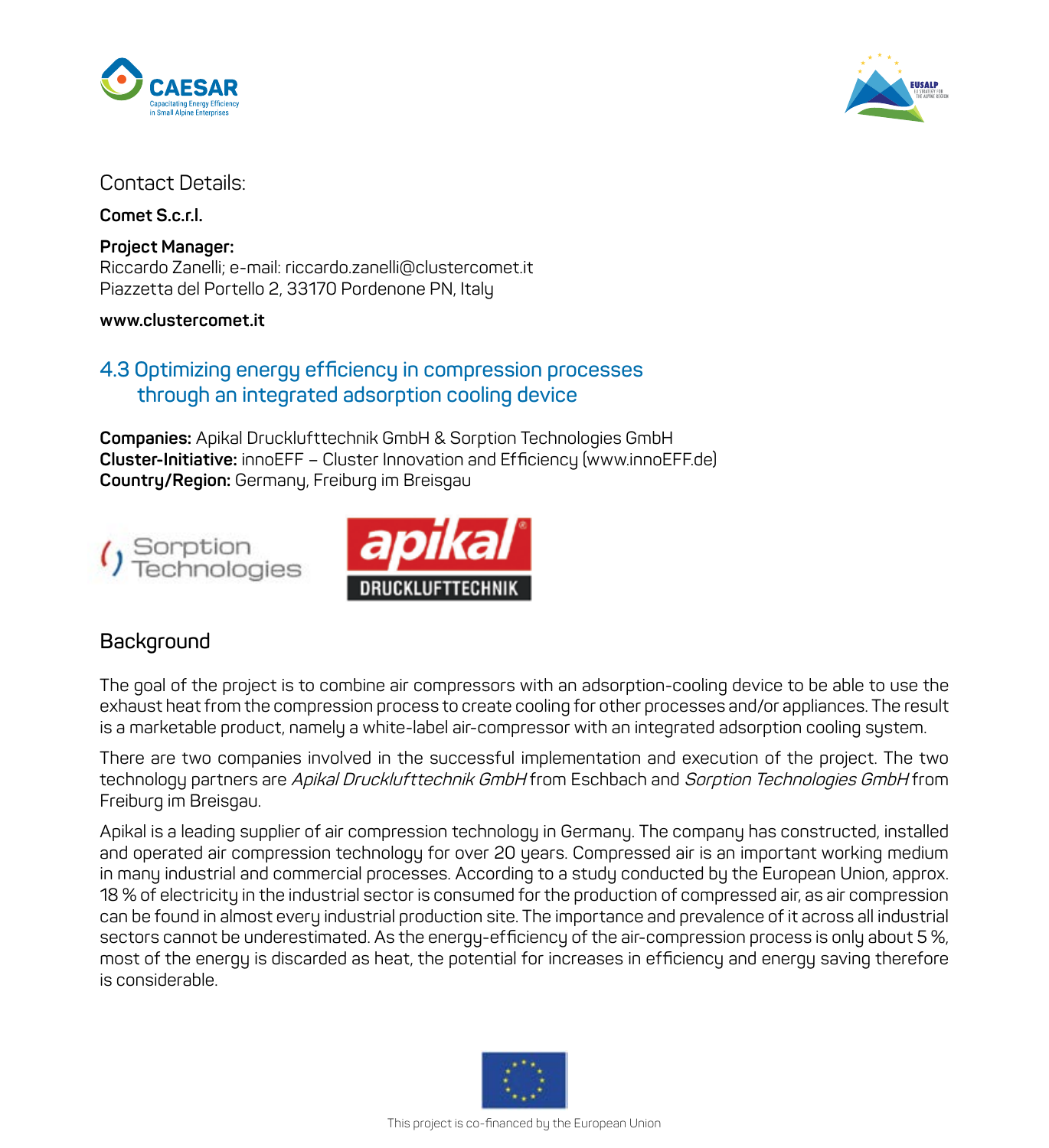



Sorption Technologies GmbH is a manufacturer of adsorption-cooling devices. Cooling processes are prevalent across all industrial and commercial sectors. Approx. 14 % of all electricity in Germany is used for cooling, thus the refrigeration technology is responsible for about 5 % of greenhouse gas emissions in Germany. Sorption-cooling systems differ from regular compression cooling systems, as they need a heat-source to operate. Cooling is realised through the effect of adsorption and evaporation of the working fluid, usually water. There are very few established companies who specialize in ad- or absorption cooling processes as the prevalent cooling mechanism is still compression-cooling.

#### **Key Challenge**

Many industrial processes produce heat as a by-product in the production process. This waste heat usually has a rather low temperature profile and cannot be used in another process. Therefore, it is generally vented to the outside. In some cases it is used for room-heating and other applications, which is usually dependent on the time of year and often not applicable.

As stated above, only about 5 % of the energy input into an air-compressor is converted to compressed air whereas almost 95 % are converted into heat. As a result the generation of heat diminishes the efficiency of the process. There are physical limitations to the avoidance of heat generation and the only way to increase efficiency is to use the waste heat in another process or system. Through the application of energy retrieval systems, such as adsorption cooling, approx. 80 % of the lost energy from the compression cycle can be recuperated. Unfortunately, the direct usage of this waste heat is often not achievable due to its comparatively low temperature profile. In some cases, excess heat can be used for room or water heating purposes where a temperature profile below 50°C is sufficient.

The cost structure of air compression typically consists of approx. 16 % investment, 6 % maintenance and 78 % energy cost. As a technology that is widely used, the cost structure shows that increases in efficiency, i.e. saving energy, can help the end-user save considerable amounts of money.

That is where adsorption-cooling systems can be implemented as these use the excess heat from the compression to generate cooling capacity which in turn can be used in other industrial processes or the air conditioning of buildings.

Sorption technology allows the generation of coldness (a cold medium) from a heat source. As cooling is desired in many industrial processes as well as for example air conditioning in buildings, the combination of air-compressors with an adsorption cooling device is an ideal combination by increasing the energy efficiency of all involved sub-systems. The waste heat from the air compression can therefore be used for cooling purposes.

#### **Solution**

There are very few companies on the market that specialize in adsorption cooling technology. Thus an industrial-scale systems approach has yet to be established. These cooling systems are usually rather expensive

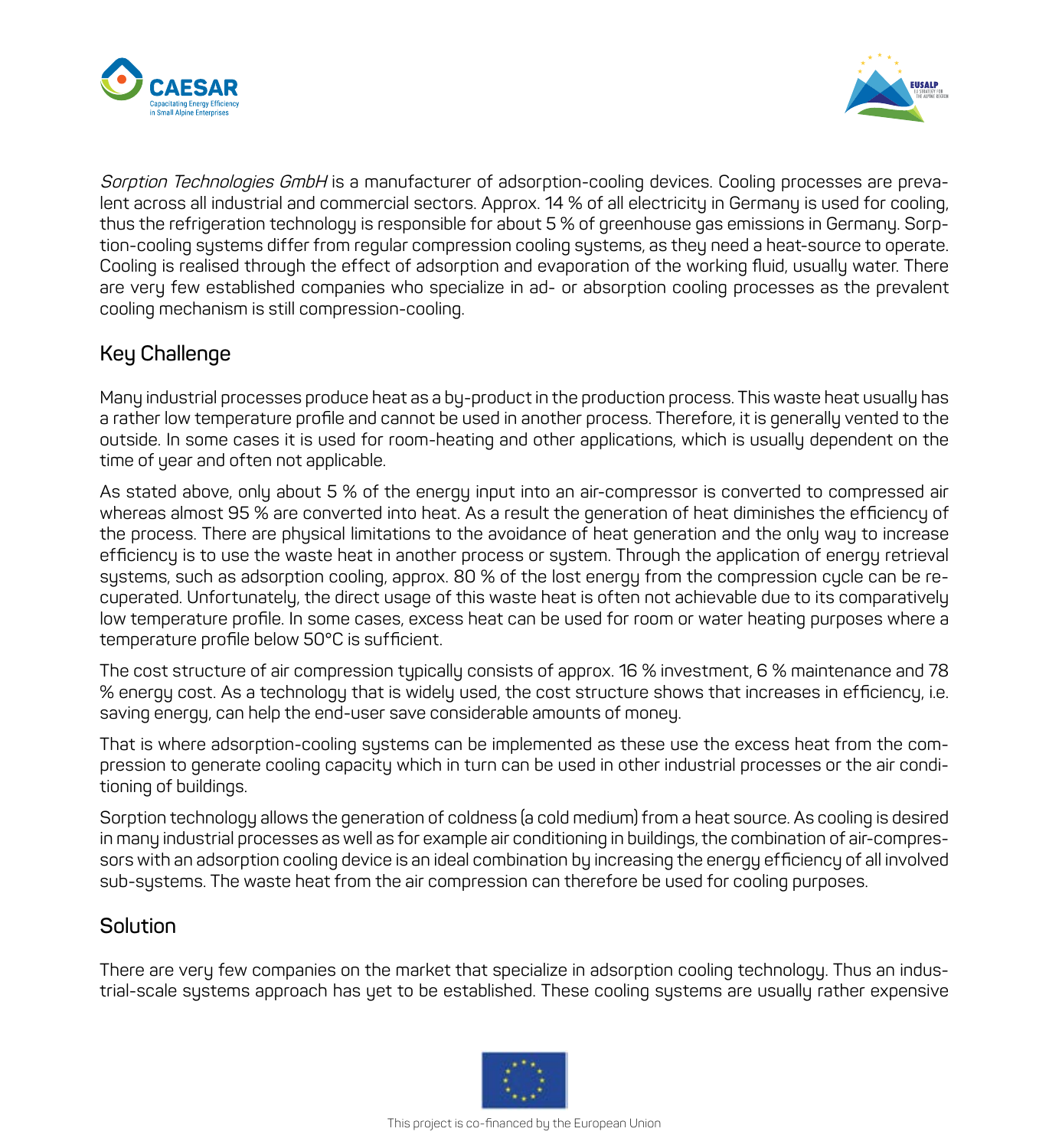



and have to be individually designed for each use-case. Within the project, Sorption Technologies chose a new approach and developed new process steps to further decrease cost and improve the design. Some of these new systems approaches have a patent pending.

A strong network of suppliers with a pre-fabrication facility was established in China which further helped reduce production cost. Technical completion of the individual units is realized in Germany, which secures quality assurance and on-time installation.

Efficient communication and cooperation proved to be invaluable in the execution of the project, especially during the corona-crises in early 2020. The two companies maintained excellent communications throughout the project, an imperative requirement for success. This also involved the cluster management at the innoEFF cluster and further stakeholders.

As it is often the case with new and innovative project ideas, funding is crucial for the realization and implementation of a new product, design or service. Within the project, additional funding was secured through the grant project "Vernetzte Industrie". This project promotes innovation in energy efficiency and proved to be an ideal funding source for apikal and Sorption Technologies. "Vernetzte Industrie" is a "Lighthouse Project" in the RegioWin grant competition, promoting innovation and energy efficiency. Grant money in the project is provided by the state of Baden-Württemberg as well as the European Regional Development Fund (ERDF). The funding also proved crucial during the corona-crises as considerable delays could be buffered. Additionally, the grant money alleviated the increased risk because of the innovative nature of the technology.

#### **Results**

Sorption Technologies was able to develop an adsorption cooler which is more compact in size compared to existing technology and considerably cheaper due to an improved cooling process and improved production procedures. This led to the creation of a combined air-compressor/adsorption cooler, which is a new product on the market. By combining these two systems the energy efficiency of the compression system is considerably improved and thus an attractive investment for potential customers. The project is still ongoing and final steps for completion still have to be undertaken. In the near future, the customers of apikal will be able to purchase state-of-the-art art compression systems with a built-in adsorption cooler in a compact design. A demonstration model will be showcased in Eschbach, Germany from early October 2020 on. This demonstration model will use heat from the small district heating grid. From a cost perspective, the project is already a success. The project is in its completion phase but it is expected that the cost per kW of cooling capacity is reduced by almost 50 % compared to existing technology. Detailed technical results from the demonstration model will be available in late 2020.

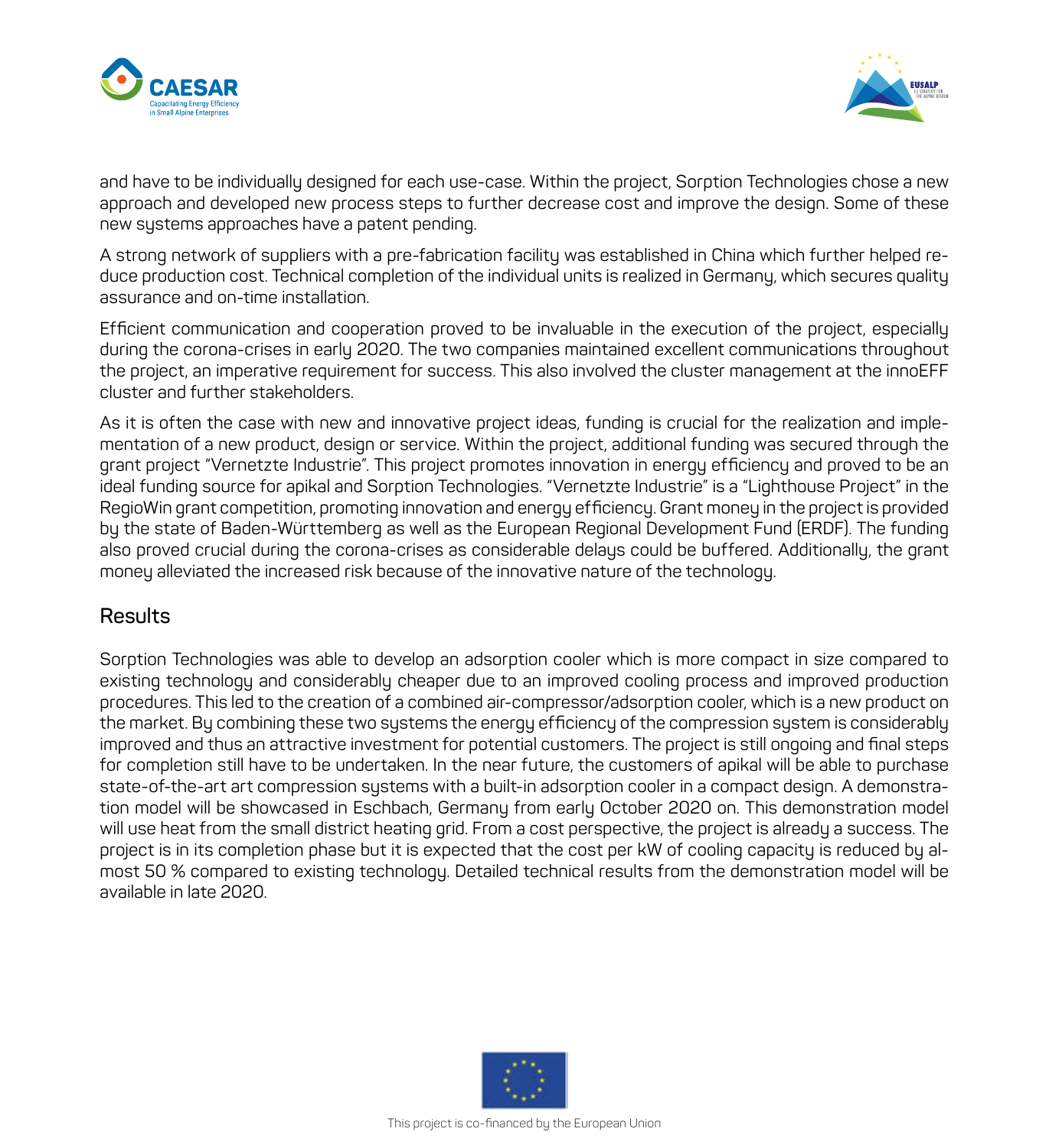



#### **Contribution by the cluster initiative**

Within the project the innoEFF cluster was involved in securing the grant funding through the grant project "Vernetzte Industrie". "Vernetzte Industrie" is a funding platform for innovative technology in the field of energy efficiency with a regional focus on the upper Rhine region. The money is provided through the European Regional Development Fund (ERDF) via the RegioWin grant competition of Baden-Württemberg. Over 30 projects have been realized within the last 4 years that promote energy efficiency in industrial processes.

The cluster will furthermore provide assistance in the marketing and public relations. A panel of potential customers, energy-consultants and -planners will be invited by the cluster to the presentation of the demonstration model in early October 2020.

#### **Cluster Initiative**

The innoEFF-Cluster connects stakeholders and promotes knowledge exchange between companies, universities and research institutions. Thereby creating an environment for innovation and technological advancement with a strong focus on technologies promoting resource efficiency. The main goal of the cluster initiative is the promotion of innovative technologies and the development of marketable products and services from innovative technological approaches. Main themes include sustainable energy systems, digitalization as well as cross-sectional technologies.

Cluster activities range from knowledge-transfer forums to technical excursions, marketing and publicity services as well as the initiation and expert monitoring of research projects. The cluster has a strong regional focus on the upper Rhine region with cooperation across the French and Swiss borders.

It is also part of the NGO "Klimapartner Oberrhein" in Freiburg, Germany, which is a network of companies, research institutions and communities promoting technologies in the field of resource- and energy efficiency.

#### Contact Details:

#### **Klimapartner Oberrhein – innoEFF Cluster**

**Clustermanager:** Fabian Delong; e.mail: fabian.delong@klimaschutz-oberrhein.de Hanferstr. 6, 79108 Freiburg

#### **www.innoeff.de**

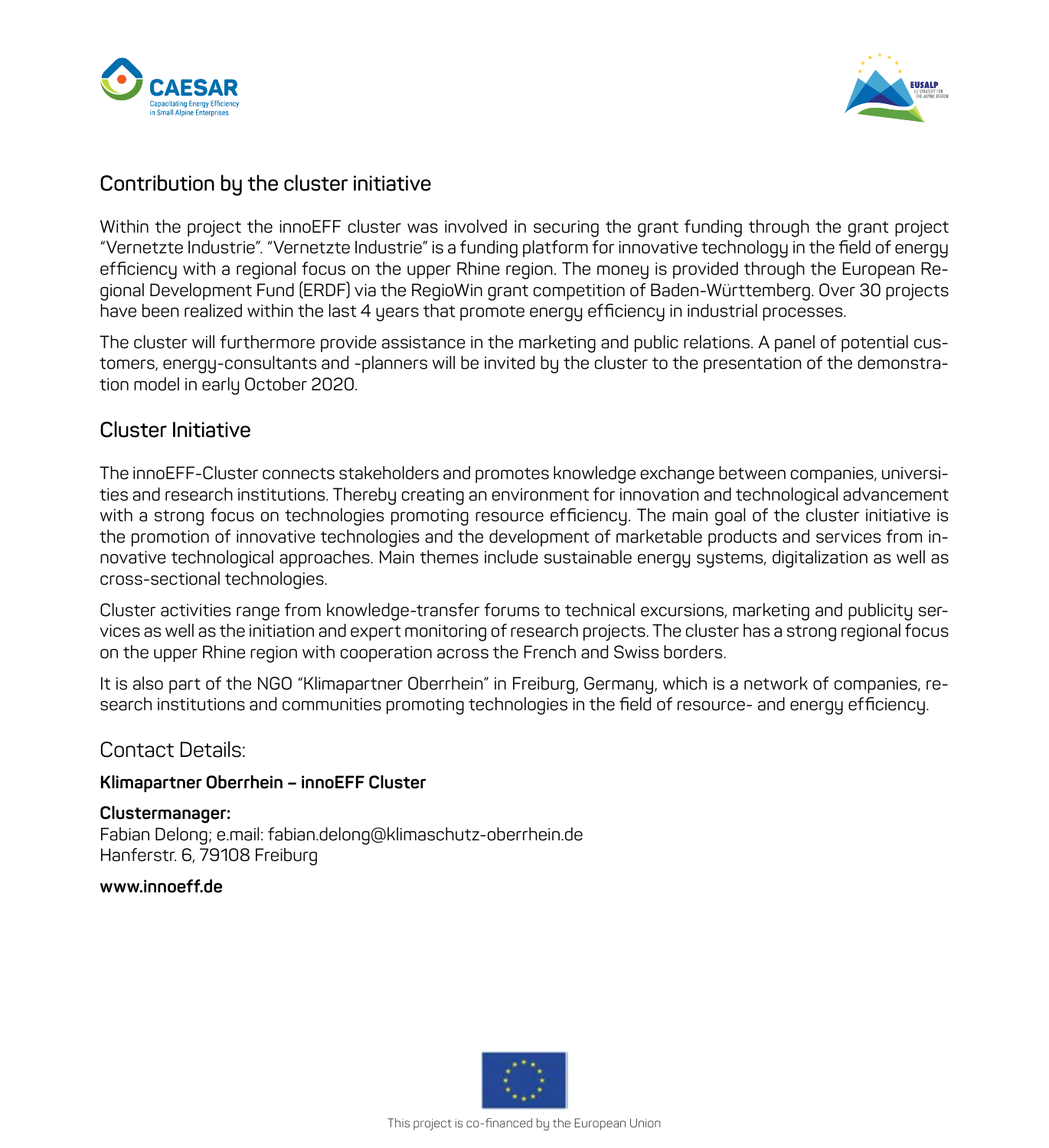



#### **4.4 Establishing and evaluating the "Energy Comparison Value" (ECV) to measure energy savings in complex electrical networks**

**Company:** LIVARSA GmbH **Cluster-Initiative:** innoEFF – Cluster Innovation and Efficiency (www.innoEFF.de) **Country/Region:** Germany / Switzerland



#### **Background**

The company involved in the project is LIVARSA GmbH. LIVARSA was founded as a start-up in 2010 in Switzerland. Today LIVARSA has two subsidiaries, one in Grenchen, Switzerland, the other in Zell am Harmersbach, Germany. The company offers a technical approach to save energy in complex electrical networks that is capable of savings of 2 – 6 % of total power consumption and can be implemented after the network of electrical appliances is already installed and operational.

Power consumption is a crucial part in the cost-structure of large companies and SMEs in the industrial sector. Typically, about 5 – 15 % of the individual sales revenue is spent on electricity. The industrial sector accounts for approx. 30 % of total power consumption in Germany with an additional 10 - 15 % consumed in the trade and service sectors. Therefore, the energy savings potential is enormous and the German federal government has introduced legislation as well as support programmes to reduce power consumption. Due to the "Renewable Energy Law", the cost of electricity in Germany is particularly high compared to other European countries at up to 30 cents per kWh. That is an increase of nearly 100 % in the last 20 years.





This project is co-financed by the European Union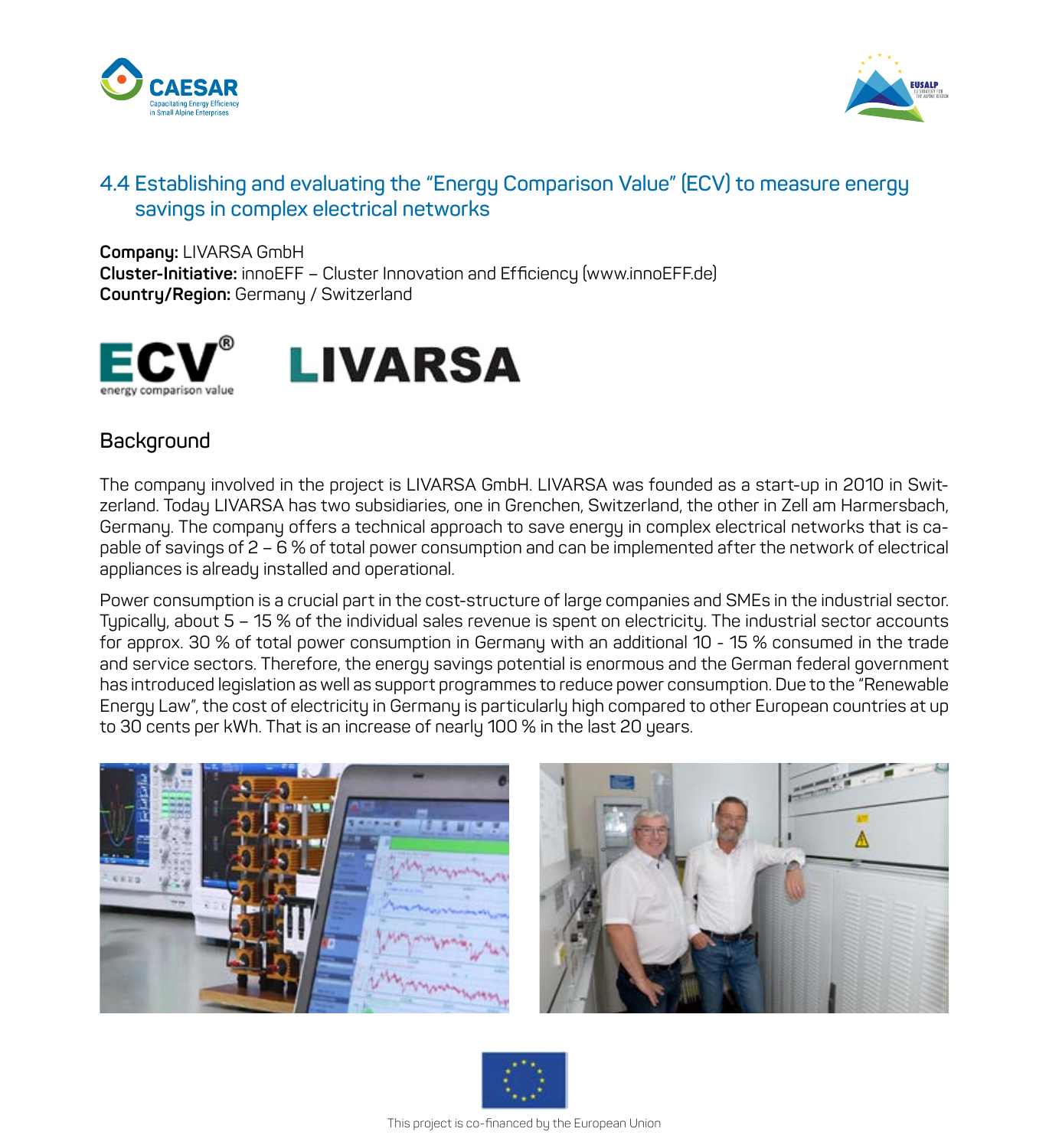



Compared to just a few years ago the cost of electricity is now a major part in companies expenditures. Thus, the willingness for investment in power savings technology has increased and services provided by companies such as LIVARSA are highly sought after. New technologies and electrical appliances are much more efficient than their counterparts of just a few years ago but a complete replacement of existing machinery is often neither commercially viable nor feasible. By installing a highly complex measurement control module, the LIVARSA technology can be added to existing systems, generating considerable power savings. A factor to keep in mind is that companies in the industrial sector tupically only consider an investment if the return on investment (ROI) is six years or smaller.

### **Key Challenge**

The key challenge in measuring energy savings in complex networks concerns comparability and reproducibility. In a simple theoretical system e.g. one single 1 kW motor, this problem can be solved easily. A measurement of energy consumption over one hour for example will show 1 kWh of energy consumed. After the installation of the LIVARSA technology or another energy saving device the consumption will be reduced by a certain percentage which can be seen directly in the measurement.

However this approach is impossible for large and complex electrical networks as can be found in industrial installations and large buildings. Incremental one-hour measurements will consistently show different results as production processes are never linear and show unpredictable peaks and valleys in energy consumption. The comparability decreases proportional to the complexity of the system. Therefore comparing years, months or even days of energy consumption is meaningless as production lines change, output increases or decreases and so on. This is a serious challenge and until now, no viable solution to this problem was developed.

This circumstance led to huge problems in sales and distribution of the LIVARSA technology. The concept could be explained in a theoretical setting but it was impossible to prove in practical, complex applications. This was further aggravated by the fact that there were companies, mainly in the 1980s and 90s, with some still operational today, that market energy saving technology that is fraudulent, relying on the fact that actual savings are near impossible to determine in an exact manner. Thus, many potential customers today remain sceptical and demand further proof of concept and scientific research into the matter.

#### **Solution**

The solution to the problem was achieved by successfully implementing and scientifically validating the "Energy Comparison Value" abbreviated ECV. In cooperation with the Offenburg University of Applied Sciences, Germany, the ECV was diligently assessed and evaluated. The cooperation between LIVARSA and the University of Offenburg was initiated, organized and moderated by the innoEFF-cluster management.

In general, the ECV is established by measuring energy consumption in a complex system for short intervals of a few minutes. Continually measuring for 5-minute intervals over 72 hours, the test series returns M = 60/5\*72 = 864 discrete measurements. The assumption is that the sum of all odd-numbered measurements (A = Ma

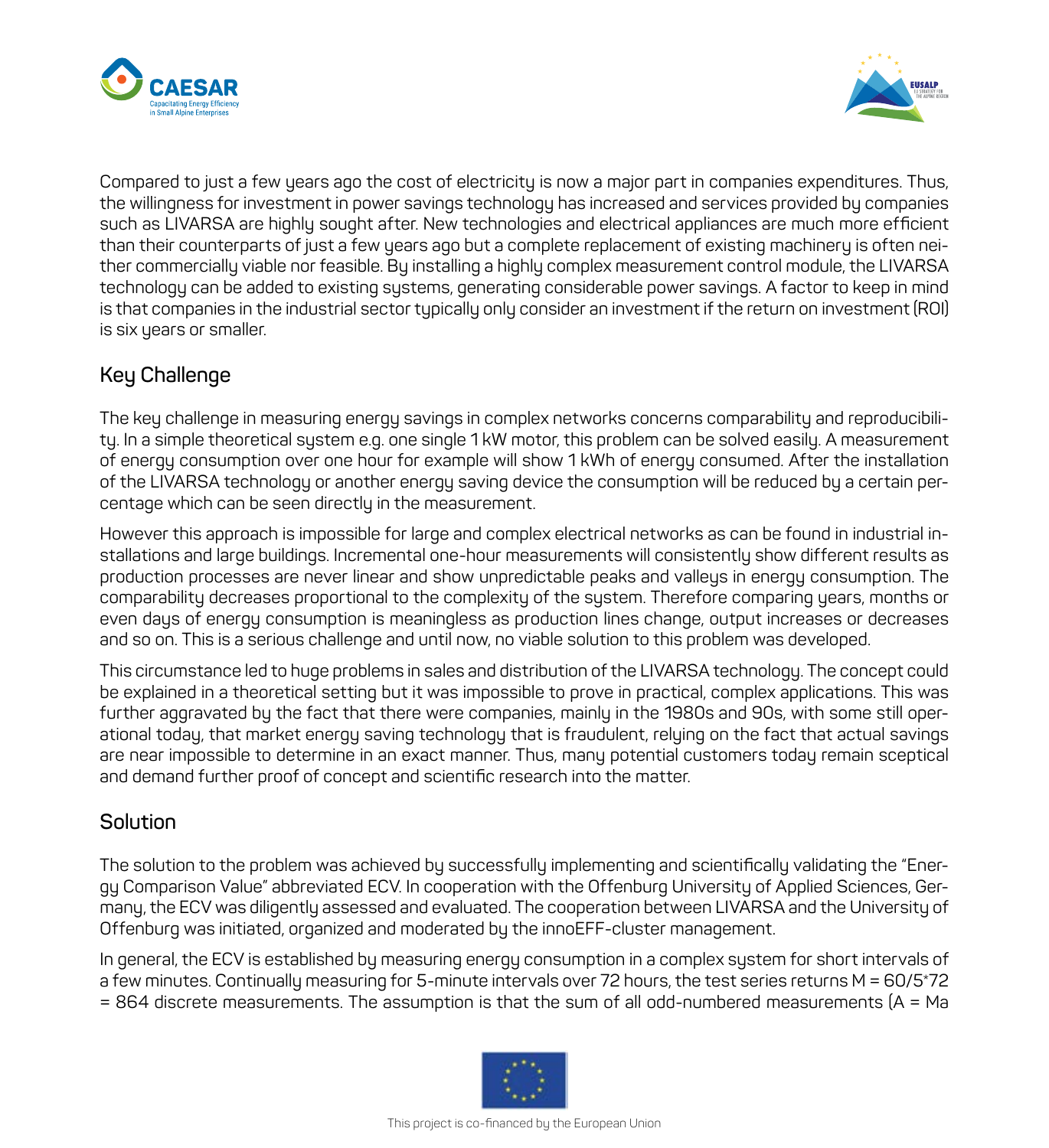



 $(1+3+5...+863)$  equals the sum of all even-numbered measurements  $[B = Mb \ [2+4+6...+864]$ . Therefore A = B in complex electrical networks. It is possible that this could be shown in a scientific setting to be accurate. These values can be established for any system without detailed knowledge of its individual parts.

In a second step the energy saving technology can be added to the measurement series. For example energy saving is only activated during the odd-numbered measurements A. After the test series, A should be smaller compared to B, therefore indicating that a certain percentage of energy was saved.

Comparisons across various electrical systems and electrical applications were able to prove that the theoretical assumptions are correct.



#### **Results**

The main result is the successful validation and implementation of the "Energy Comparison Value" which gives LIVARSA the opportunity to accurately assess the energy savings potential in any given complex electrical system. In return this helps potential customers to assess and calculate the potential benefits and ROI values. Now LIVARSA can guarantee the measured savings potential, which is usually in the order of 2 – 6 %.

Additionally it was possible to attract Siemens as a large partner referring to the financing of projects. Due to the exact measurements, Siemens is now cooperating with LIVARSA and offers financing for potential customers. The business model could be updated to include rental contracts, thus considerably diminishing the capital investment of potential customers.

As one of the most successful and trusted technology companies, the cooperation with Siemens proved to be a valuable asset in the marketing process of LIVARSA's technology.

LIVARSA has trademarked the "Energy Comparison Value" and an assessment into an ISO certification is currently underway.

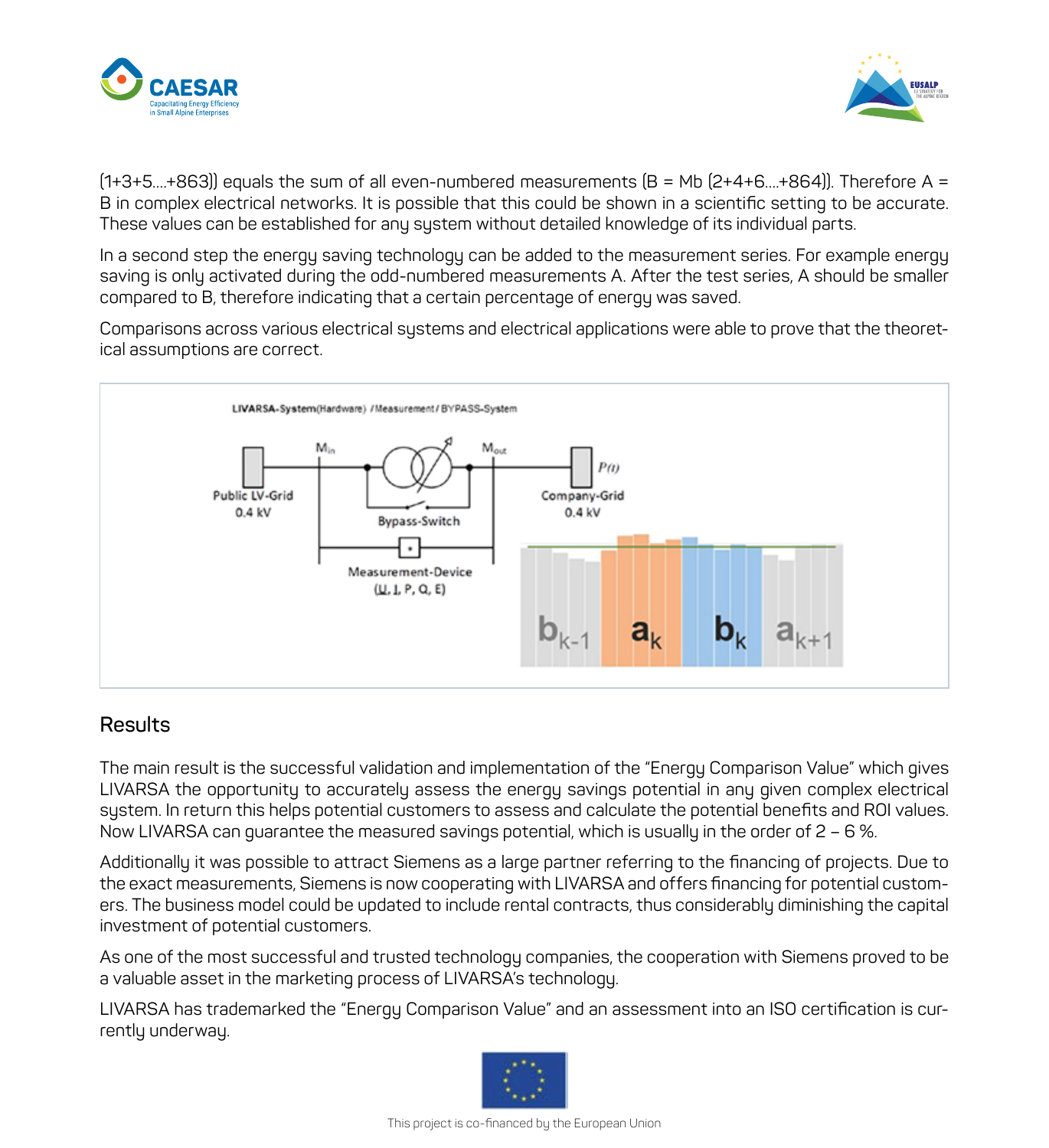



#### **Contribution by the cluster initiative**

In the beginning of the project the cluster management was involved in finding a suitable research institution to conduct the assessment of the ECV. The clusters knowledge of the research landscape within the region proved to be invaluable for LIVARSA. Finally, a cost-effective and sound scientific approach to the research project was established with Prof. Bausch at the chair of electrical engineering at the Offenburg University of Applied Sciences. After the completion of the project, the innoEFF-cluster is involved in further publicity work and marketing strategies. Currently an ISO-certification is explored.

#### **Cluster Initiative**

The innoEFF-Cluster connects stakeholders and promotes knowledge exchange between companies, universities and research institutions. Thereby creating an environment for innovation and technological advancement with a strong focus on technologies promoting resource efficiency. The main goal of the cluster initiative is the promotion of innovative technologies and the development of marketable products and services from innovative technological approaches. Main themes include sustainable energy systems, digitalization as well as cross-sectional technologies.

Cluster activities range from knowledge-transfer forums to technical excursions, marketing and publicity services as well as the initiation and expert monitoring of research projects. The cluster has a strong regional focus on the upper Rhine region with cooperation across the French and Swiss borders.

Furthermore it is part of the NGO "Klimapartner Oberrhein" in Freiburg, which is a network of companies, research institutions and communities promoting technologies in the field of resource- and energy efficiency.

#### Contact Details:

#### **Klimapartner Oberrhein – innoEFF Cluster**

#### **Clustermanager:**

Fabian Delong; e.mail: fabian.delong@klimaschutz-oberrhein.de Hanferstr. 6, 79108 Freiburg

**www.innoeff.de**

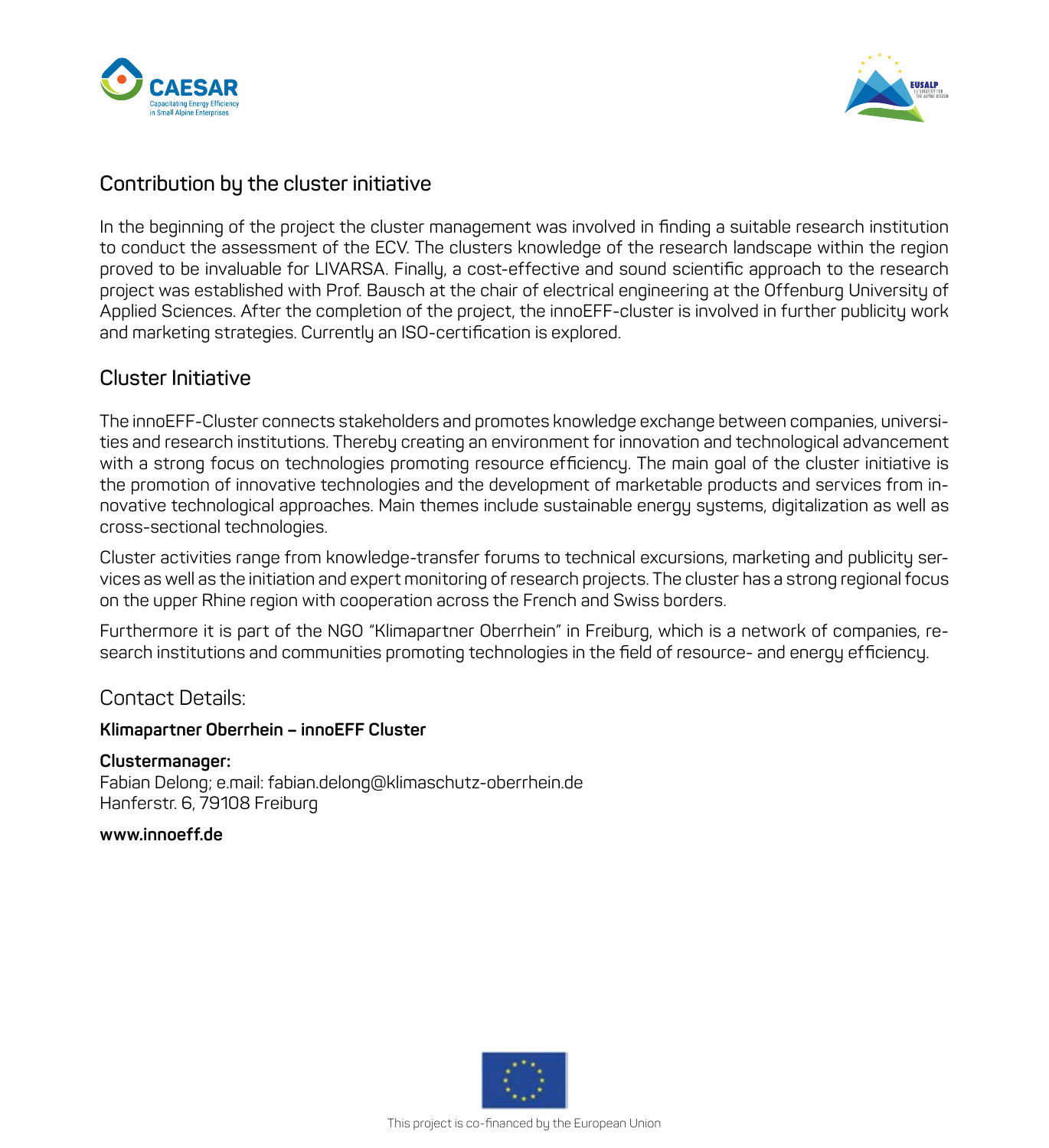



#### **4.5 New Company Building with Office**

**Company:** Lizergy GmbH **Cluster-Initiative:** RegioHOLZ – Cluster Forest and Wood () **Country/Region:** Germany, Nordschwarzwald

#### **Key Challenge**

Due to its growth, a crafts enterprise needed a new company building. The building was intended to house an office, an assembly area and a storage area. Since the company's philosophy is "Optimize Energy Sustainable", the entire building should be built energy self-sufficient. Energy self-sufficient does not only mean covering current energy consumption, but also the "gray energy" that is used during the construction and manufacture of the building materials.

At that time was no suitable concept available along with no corresponding programmes to calculate the data. The process the company wanted to change through this project was to optimize new-construction-projects as a whole in terms of energy efficiency in order to show sensible ecological and economical alternatives to today's building standards. Energy consulting/creation of energy concepts, photovoltaics and energy storage as well as electrical installations belong to the company's central section.

The main challenges of the project were calculating the corresponding future energy consumption, finding companies that implement the unconventional construction method at reasonable costs, and building the system in such a way that it reacts to larger future fluctuations (e.g. if e-mobility will be implemented in the future) and that the building can still be self-sufficient.

#### **Solution**

The problems were solved through a lot of proactive planning and calculating of the energy consumption by ourselves through the development of an own energy concept as well as the combination of partially existing products via a bus system that controls and records the corresponding energy flows. Financial help was given by funding from the ELR programme (Entwicklungsprogramm Ländlicher Raum, Development programme for rural areas).

In order to be as self-sufficient as possible, a large photovoltaic-system was built which generates its own energy. Furthermore, to bridge times without specially generated electricity, an energy storage device was installed. A heating system with infrared heaters helps to reduce power consumption.

To achieve all the given wishes, conventional building materials such as steel and concrete were replaced by wood. Besides, a software was implemented for measuring and controlling all energy flows.

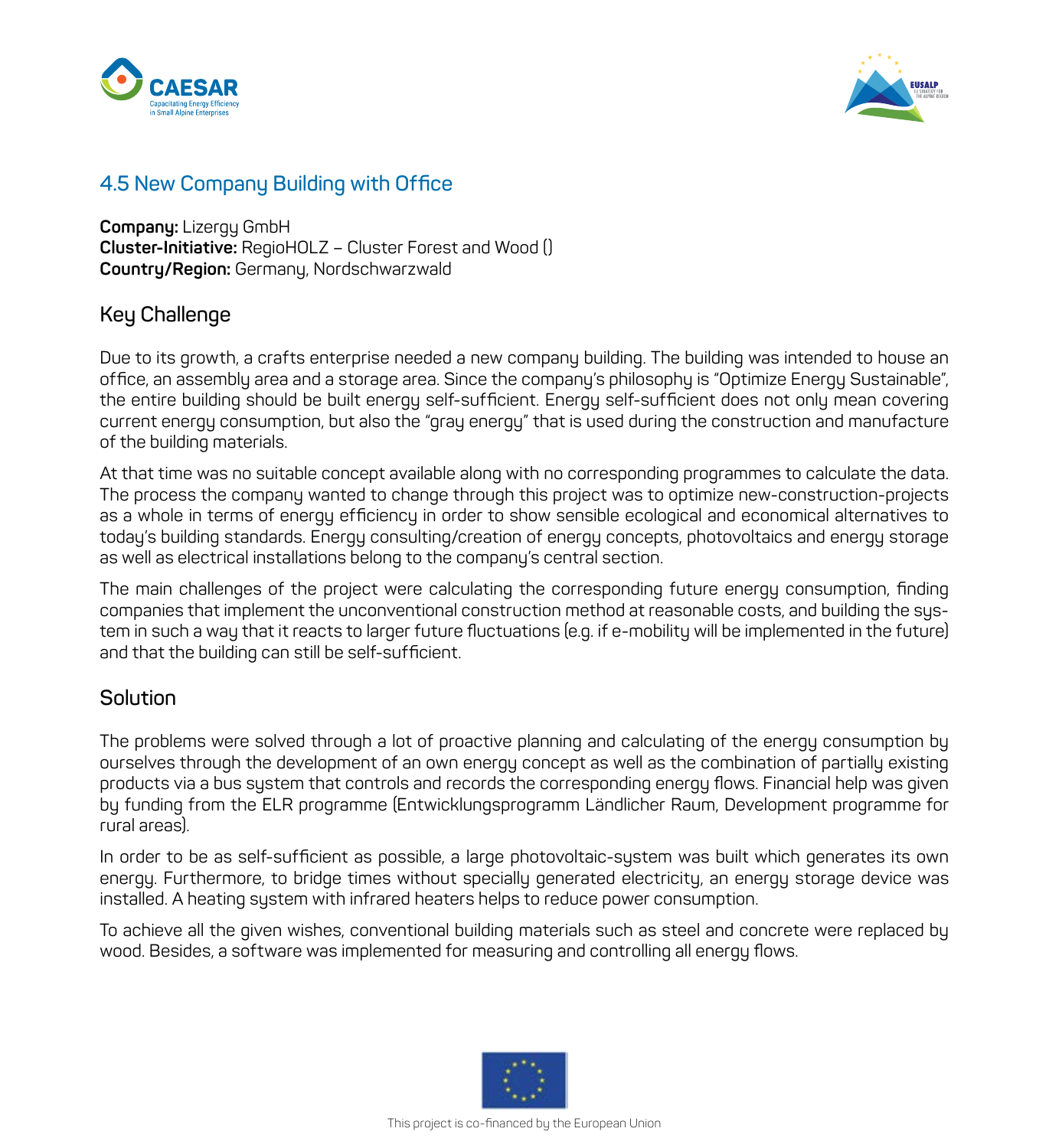



#### **Results**

The result is a building with an annual energy consumption of 55.580 KW/h, which is completely produced and provided by the system itself. Over the next 30 years, 2.600.000 KW/h will be transferred to the power grid to compensate the gray energy.

Moreover, the office building is completely made of wood and the warehouse on top of the assembly hall is mainly made of wood. Overall 140m3 of wood was used. The building has a visually appealing design and offers workplaces with a very high workplace quality. During this project, a building was built that fits perfectly with the company philosophy and provides an impulse to rethink how new buildings can and should be built.

The quality of the workplace is significantly higher thanks to the construction method. Thereby the employees' identification with the company strengthened. In addition, electricity costs of 14.500 euros per year can be saved due to the self-sufficient energy supply. Consistent planning of the building, which was geared towards the internal processes, can also save a considerable amount of working time. Furthermore, rainwater is temporarily stored in ponds on the company's own property and included in the landscape design, which reduces the wastewater contribution and relieves the burden on rainwater disposal.

The break-even compared to the building standard is 13,8 years. For this calculation the additional costs in comparison with the building standard of approximately 200.000 euros are compared with the savings of 14.500€ (the soft factors are not included in this calculation).



#### **Cluster Initiative**

The RegioHOLZ initiative connects participants in the wood and furniture industry along the entire value chain. The goal is to create industry-spanning synergies through exchange and cooperation between those participants. Besides the moderation of the network, which includes the organization of dialogue forums and other event formats, the economic-promotion-team offers competent contacts in networking issues for the entire forest- and wood industry.

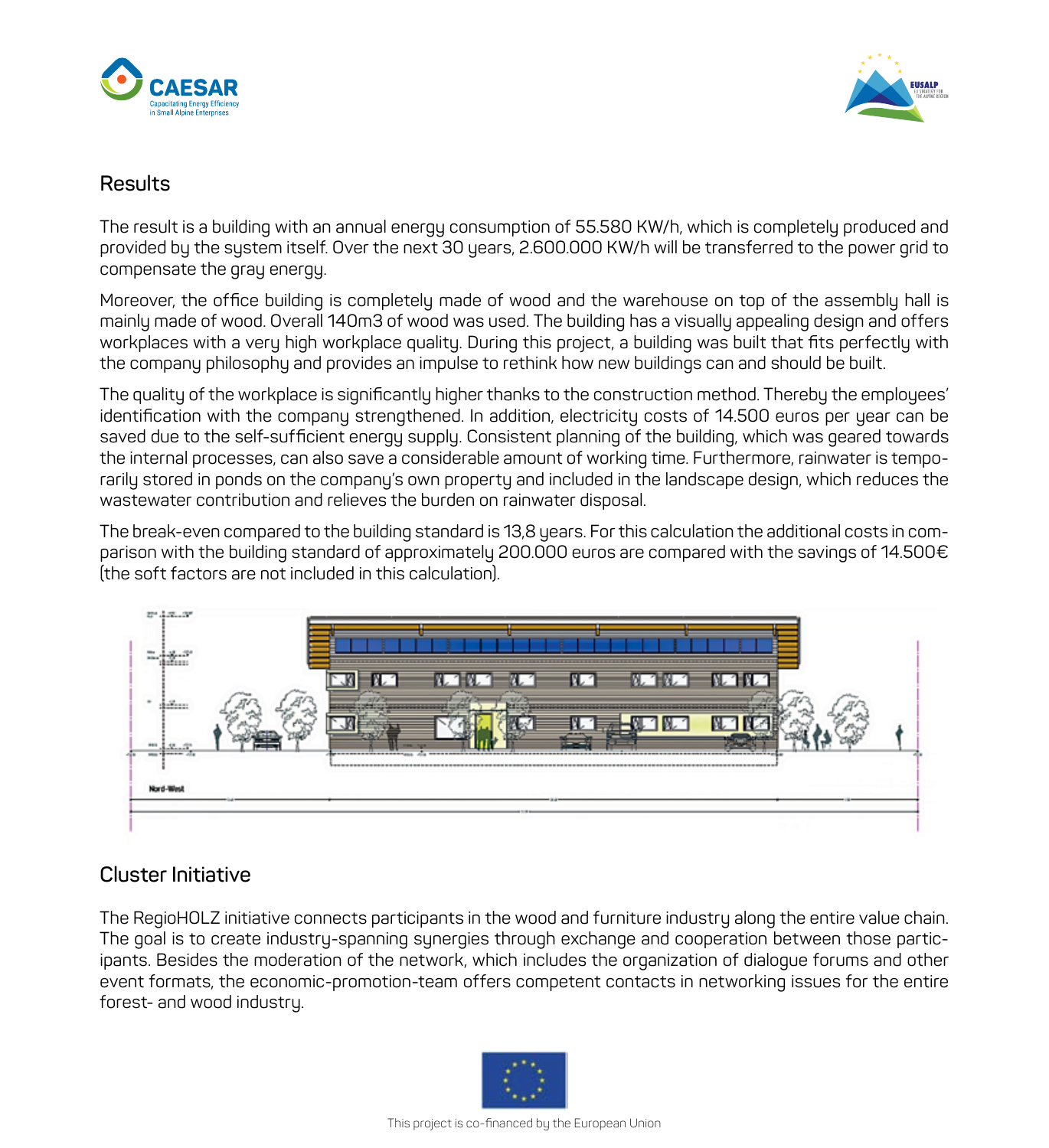



The initiative has three goals:

- 1. Joint national and international Marketing
- 2. Attract and secure specialized staff
- 3. Create company-oriented network platforms

#### Contact Details:

#### **RegioHOLZ – Cluster Forest and Wood**

**Projectmanager:** Lars Schäfer; Email: schaefer@nordschwarzwald.de Westliche Karl-Friedrich-Str. 29-31, 75172 Pforzheim

#### **www.nordschwarzwald.de/regioholz**

#### **4.6 Using waste-heat from HP (Hydro Power) plant for heating nearby museum**

**Company:** Drava Hydropower Maribor Ltd **Cluster-Initiative:** Smart City Maribor Initiative **Country/Region:** Slovenia



#### **Background**

Drava Hydropower Maribor Ltd (DEM) is the biggest hydropower producer in Slovenia and leading company in the area of efficient use of renewable energy. It operates a chain of eight big hydropower plants on Drava River and a number of small HPPs and photovoltaic plants. The company also owns and operates a hydropower plant museum located at 100 years old HPP Fala, which is still in operation. In recent years, DEM is focusing on the projects that are increasing energy efficiency of existing plants by increasing production using advanced operational management and IT technologies. It is also introducing energy efficiency to other facilities, such as office buildings, mobility etc.

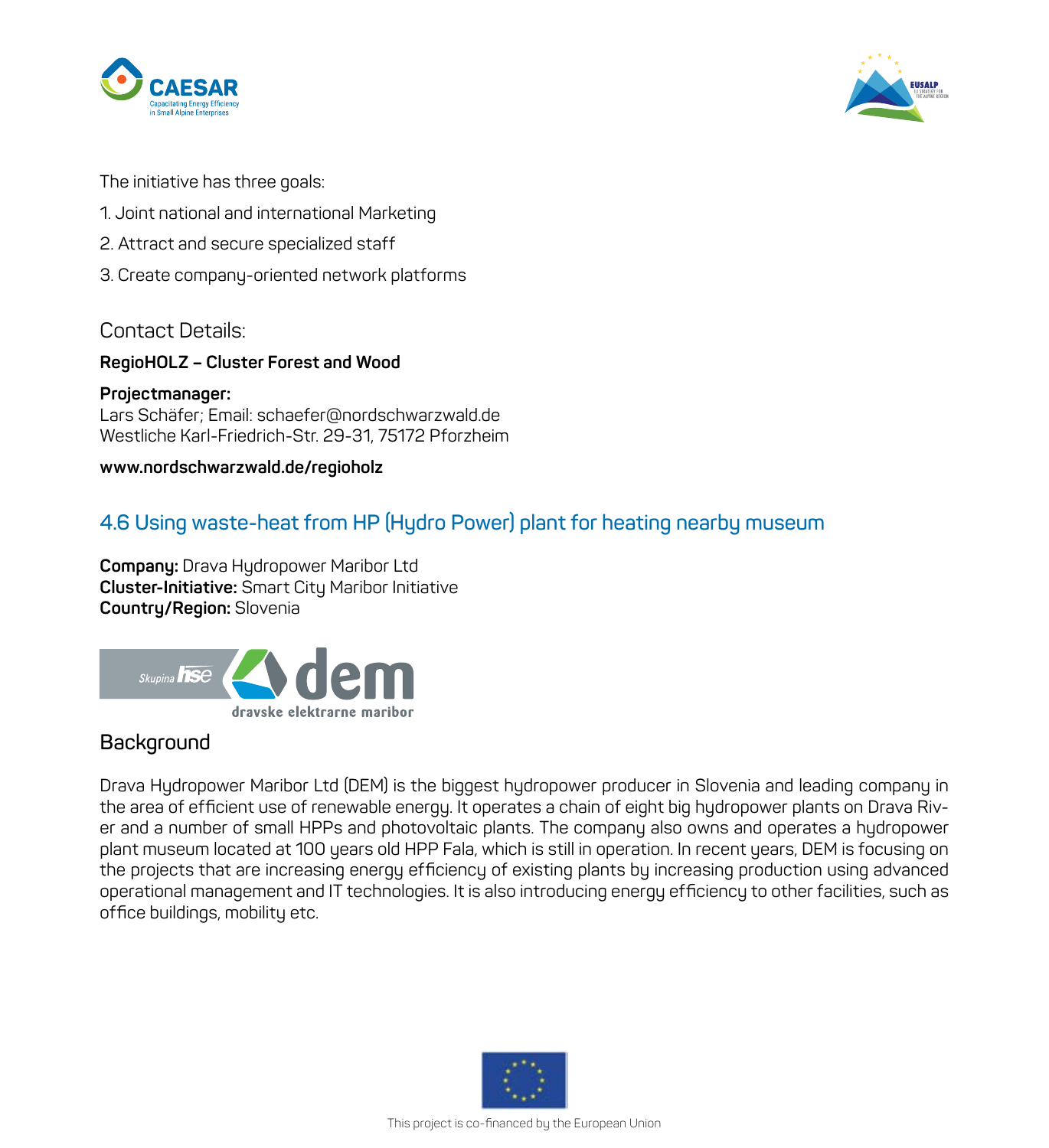





#### **Key Challenge**

DEM has identified the opportunity to explore in-depth the potential use of waste heat as an energy resource and as part of this improve the heating system in the 100-year-old hydro powerplant museum Fala, via recovery of low-temperature waste heat produced as part of the cooling process in the adjacent hydro powerplant. The room with an outstanding museum value was heated by the electrical fan heaters. Fan heaters use electricity as a heat source. They operated depending on the selected speed regardless of the required room temperature.

With the activation of the individual heat exchanger, the heating operation was only controlled manually. Such system caused the museum space to be heated with interruptions, where temperature in the room varies considerably because of the uneven heating. Temperature fluctuations can have a negative effect on the exhibited objects in the museum and the user experience. The initial economic forecast for replacing this outdated heating system with waste heat recovery-based system, suggested 60% reduction in costs for heating and investment payback period of around 8 years, which is in line with investment requirements of the company.

#### **Solution**

DEM's pilot project Fala, concentrated on waste-heat recovery system application in hydro power plant, utilising a low temperature waste heat source, for the purpose of space heating at the on-site museum building. The waste heat that occurs in the process of operation and cooling of the electricity generation aggregator will be recovered via water/water heat pump. The aggregator operates between 6000 to 6500 hours per annum. The heat pump is operated via low temperature heat from cooling liquid during the operation of the aggregator, and with river water during periods when the aggregator is not in operation. In addition, a small storage tank for water was implemented for water based calorific heating.

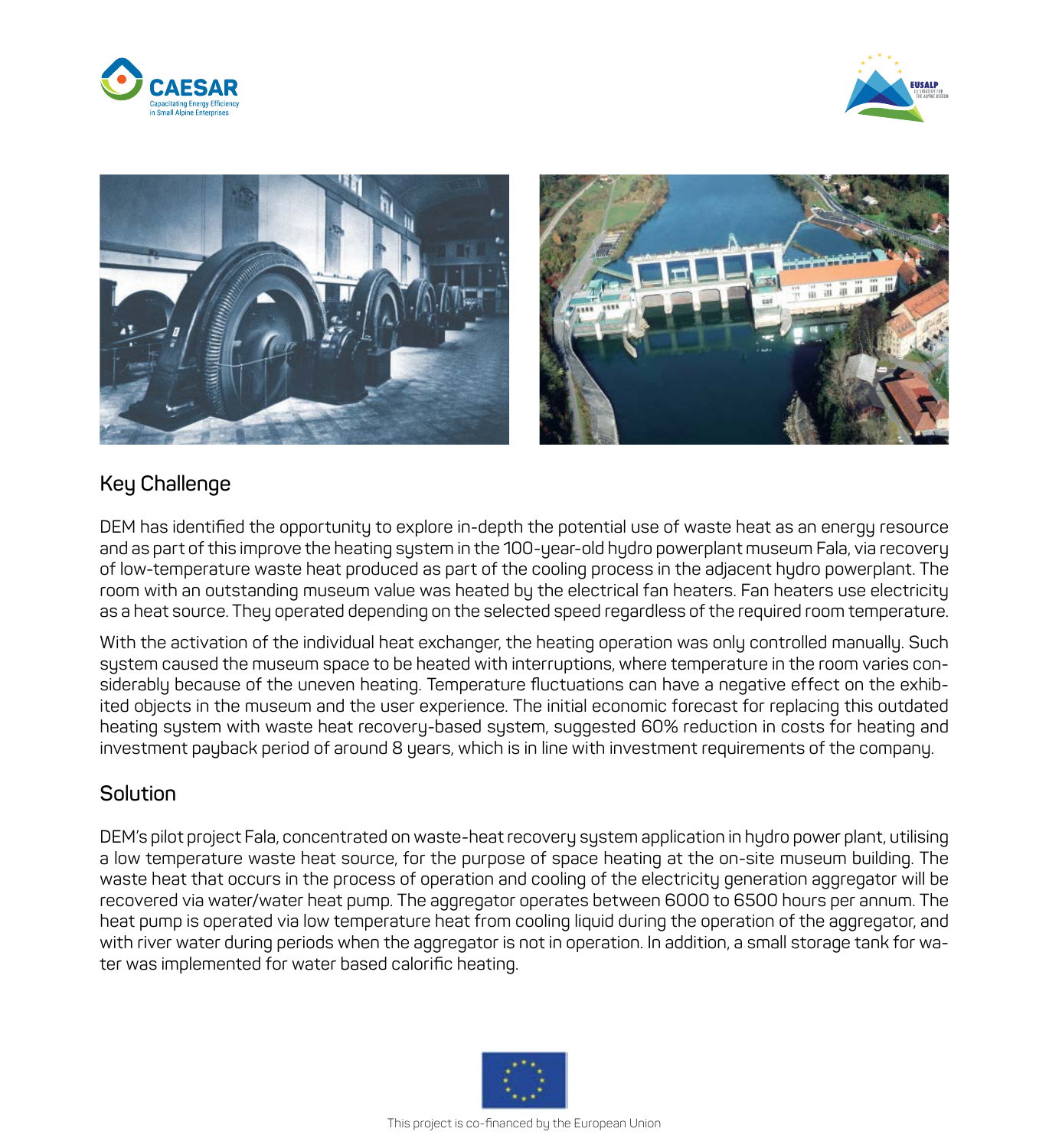



The solution was developed by in-house engineers and confirmed by external review. The project was driven by the company itself, given its mission and development model. The initial project proposal and pre-feasibility study was developed internally by the DEM/E-zavod project team. In the following stage, the University of Maribor was engaged to review the pre-feasibility assumptions and further develop the project in on the technical, financial and economic side. During this process it was established that the technology and work needed for the implementation were readily available and did not require any additional permits (construction or environmental). Furthermore, the assessment of economic and environmental parameters suggested these were on balance in line with companies requirements.

Based on these finding the company decided to enter the investment process and commission the project documentation, which was delivered by an external consultant. The financing model of the project was straight forward, with the company being the direct investor. By responding to a national call of Eko-sklad on energy efficiency with appropriate documentation, the company also obtained a subsidy in the range of 20% of the investment. The completion of work and the commissioning of the system was done in April 2019.

#### **Results**

On the one hand the implementation of the internal waste heat recovery system will contribute to more efficient use of resources and on the other hand it will lower the cost of heating for the Fala museum premises.

Based on pre-feasibility assessment calculations, the investment will be paid off in about 8 years based on assumptions of energy market prices fluctuation and ROI just over 5%.

The system will enable not only energy savings of 144.946,5 kWh annually but also a reduction of 135.612,8 kg/CO2 emissions.

#### **Contribution by the cluster initiative**

The support was provided from Smart City Maribor Initiative network, which is a partnership of innovative stakeholders from Maribor region. E-zavod as a network manager provided support by including DEM to the EU funded project CE-HEAT, where financial and expert support to the project was provided.

#### **Cluster Initiative**

The Smart City Maribor Initiative (SCMI) was launched to spark sustainable development of a smart city environment, to pursue innovation in the city of Maribor, and to develop pilot projects that will enable the provision of smart city activities (in the field of smart services, technology and products). The initiative aims at implementing advanced projects that will improve the quality of life in Maribor and its broader region, and encourage technological, social, and organizational innovation. By launching the Smart City Initiative, Maribor joined other advanced urban environments, which have recognised the advantages of intensive collaboration between the municipality, research institutions, and industries to ensure high quality living standards and technological

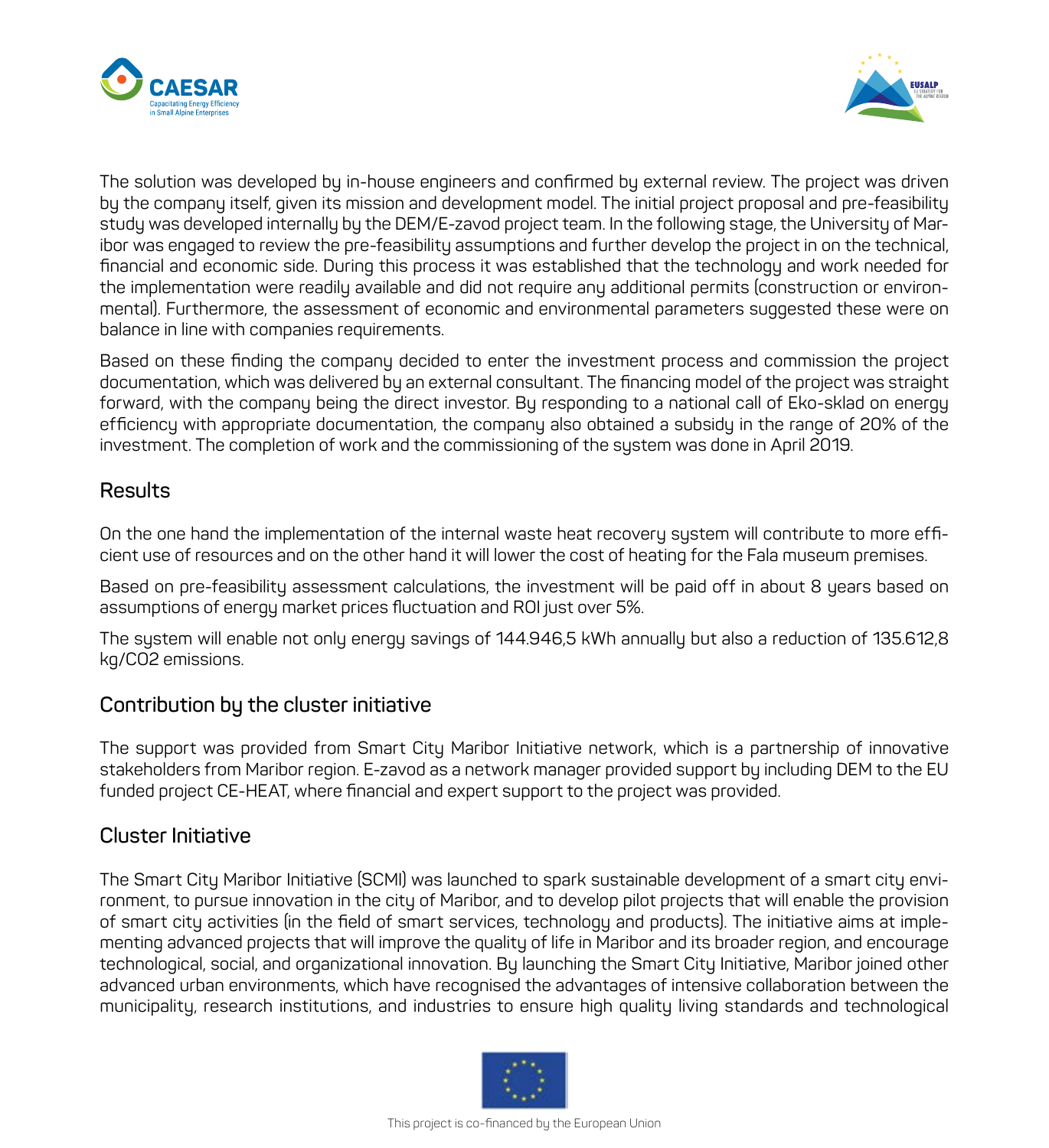



development. The Smart City Initiative Maribor was established as a partner network operating in the form of a cluster. Partners may join the network by signing a memorandum in which they commit to respect the operating principles and the initiative's development policies.

Contact Details:

**Smart City Maribor Initiative**

**Clustermanager:** Matjaž Gerl; E-zavod, Email: matjaz@ezavod.si Čučkova ulica 5, SI - 2250 Ptuj

**https://www.smartcitymaribor.si/en/**

#### **4.7 Heating Atlantis Water Park with waste heat from AquafilSLO**

**Company:** BTC Company & AquafilSLO d.o.o. **Cluster-Initiative:** Center of Energy Efficient Solutions (CER) **Country/Region:** Slovenia



#### **Background**

BTC City represents one of the largest business, shopping, entertainment, recreation and cultural centers in Europe with a total area of 400.000 m2 of shopping, office, warehousing and service premises. More than 4.000 people work at the City, welcoming over 20 million visitors annually. The BTC Company is the owner and manager of the BTC City.

One key attraction of BTC City is Atlantis Water Park, which covers 15.000 m2 with swimming pools, saunas, water slides and similar.

Nearby company AquafilSLO d.o.o. is the Slovenian part of the Aquafil Group and produces nylon 6 from waste material in the ECONYL Regeneration Process. The process generates excessive thermal energy that was considered as the potential energy source for Atlantis Water Park.

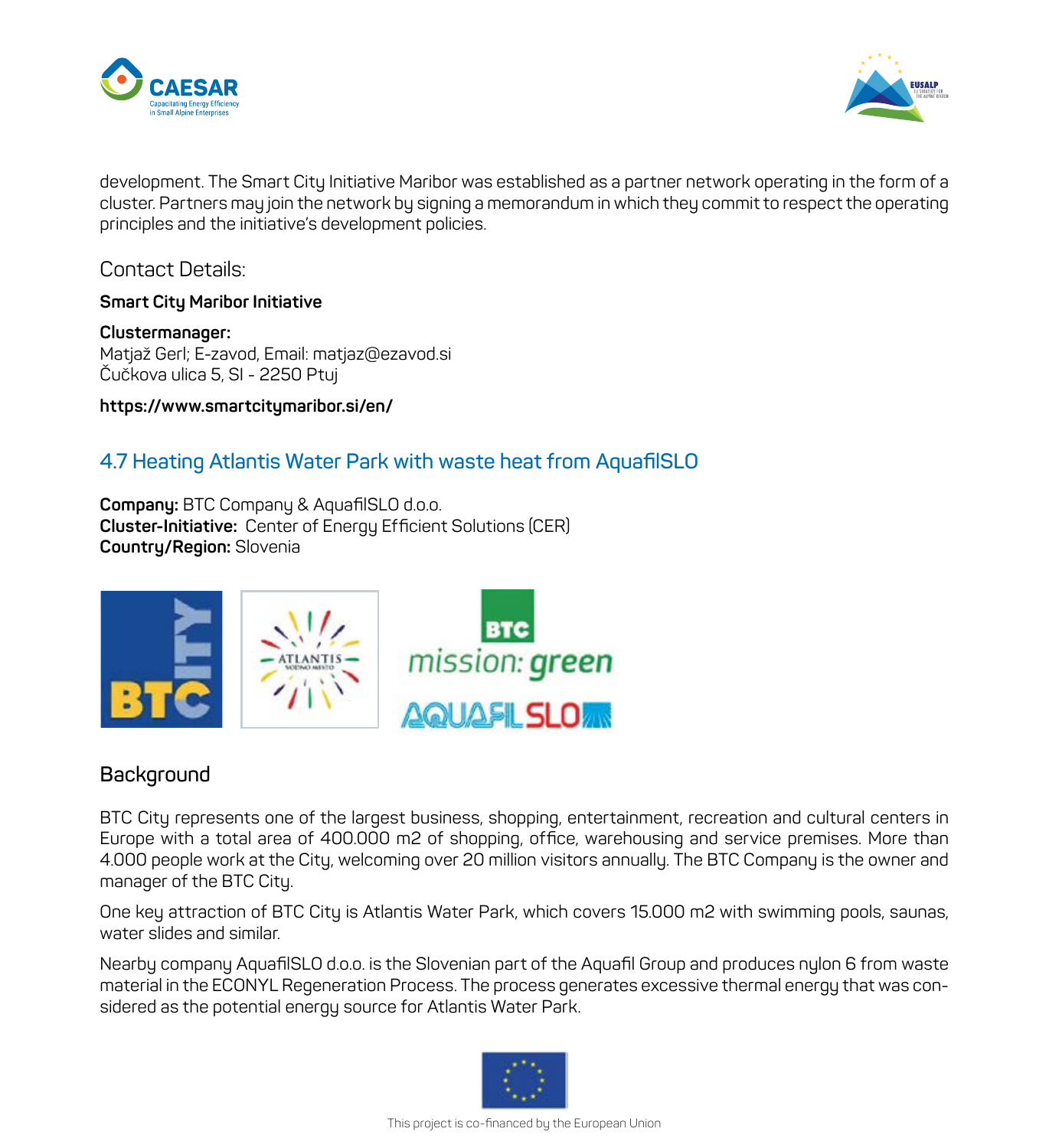







#### **Key Challenge**

The challenge for the BTC Company was to provide sufficient energy for heating the facilities of Atlantis Water Park in a sustainable and cost-efficient way, while there was waste heat being generated at the nearby AquafilSLO d.o.o. industrial facility in the form of the vapor from the process of chemical recycling (ECONYL® Regeneratin System). The vapor had to be cooled down before it was discharged into the municipal sewage system. The company used electrically powered air coolers, using additional energy.

There was a win-win potential challenging both companies to enter into the industrial symbiosis project with an objective to reduce operational costs and save CO2 emissions at the same time.

#### **Solution**

The solution was implemented in a way that total thermal requirements of Atlantis Water Park are covered by the waste heat generated at ECONYL® Regeneration System. Approximately 7.000 MWh of thermal energy per year is transferred to the water park by the heat exchangers, installed at the AquafilSLO facility.

The main infrastructural investments needed for the supplying of the waste heat to water park were investments in heat exchangers at the industrial facility and the pipelines needed for transporting the thermal power.

The partners AquafilSLO and BTC Company shared the investment costs.



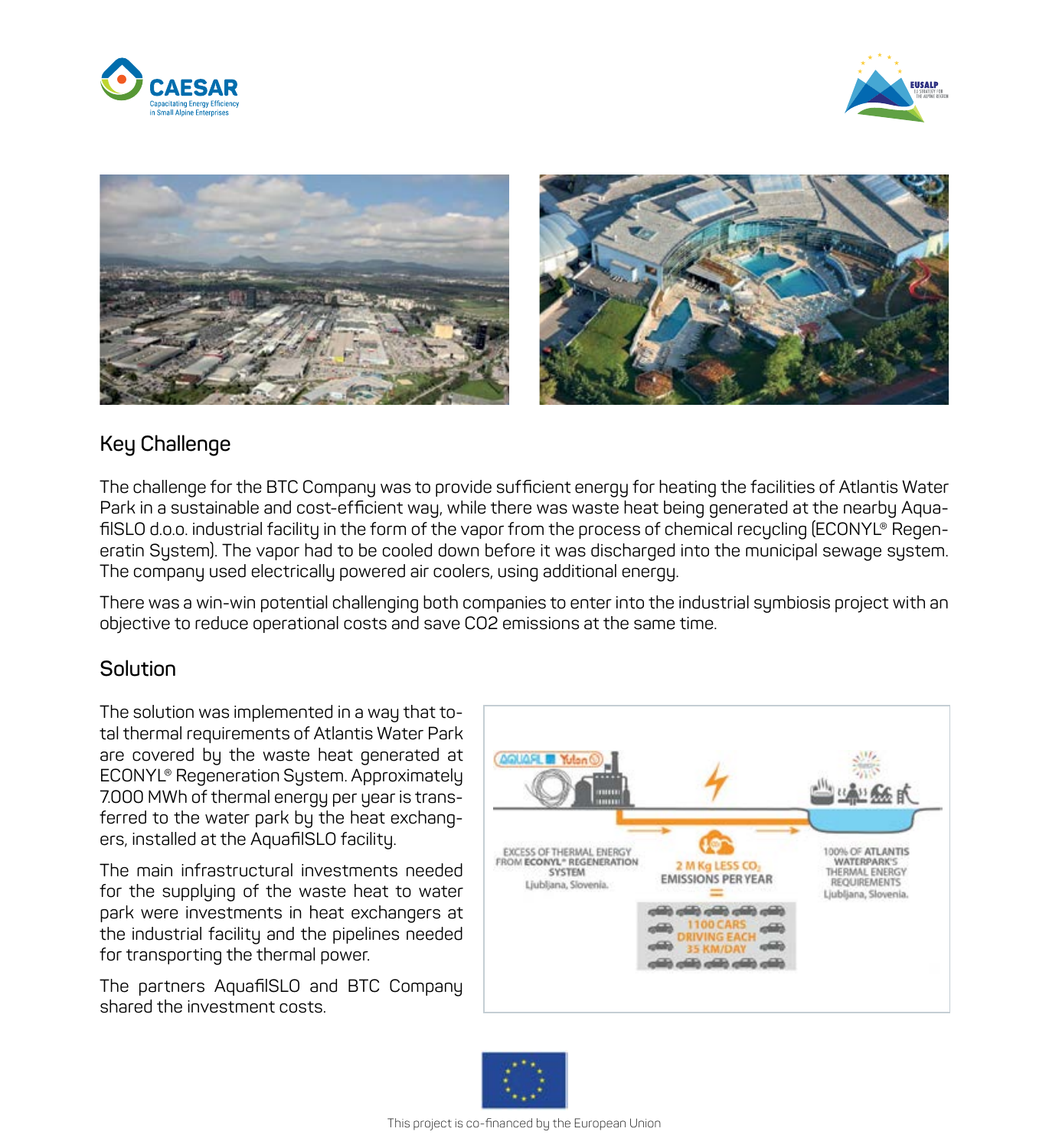



#### **Results**

The main result is a successful case of industrial symbiosis of two companies, which proved to be economically and environmentally beneficial and sustainable. The system is in operation since 2015.

The collaboration has not only economic benefits for both partners but also reduces a significant amount of CO2 emissions by 2.000 tones: the amount of greenhouse gases produced by 1100 average Slovenian cars in one year driving 35 km per day.

#### **Cluster Initiative**

Center of Energy Efficient Solutions (CER) is a Slovenian cluster of advanced businesses and organizations from different sectors having 59 members generating 9 billion EUR annually. The mission of CER is to accelerate innovative climate-neutral circular economy and green technologies that meet the environmental energy challenges. CER participates in strategically important decisions that are in the interests of a wider society. CER realizes its vision with

- promoting tools for accelerating the green economy and green technologies (innovations, business models, finance, regulatory environment, taxes, incentives, impact measurement),
- cooperation, networking, openness, distribution in the development of green technologies (networking between different sectors, industries, actors, competitors and partners),
- raising awareness of the positive, multiplier effects of the green economy (health, knowledge, education, green jobs, equity, raising GDP, security, the future),
- promotion of Slovenian knowledge, scientific achievements, technological breakthroughs in the field of green technologies,
- global networking and internationalization.

#### Contact Details:

**Center of Energy Efficient Solutions (CER) Clustermanager:** Ana Struna Bregar; Email: info@cer-slo.si Ameriška ulica 3, 1000 Ljubljana, Slovenia

**http://www.cer-slo.si/en/**

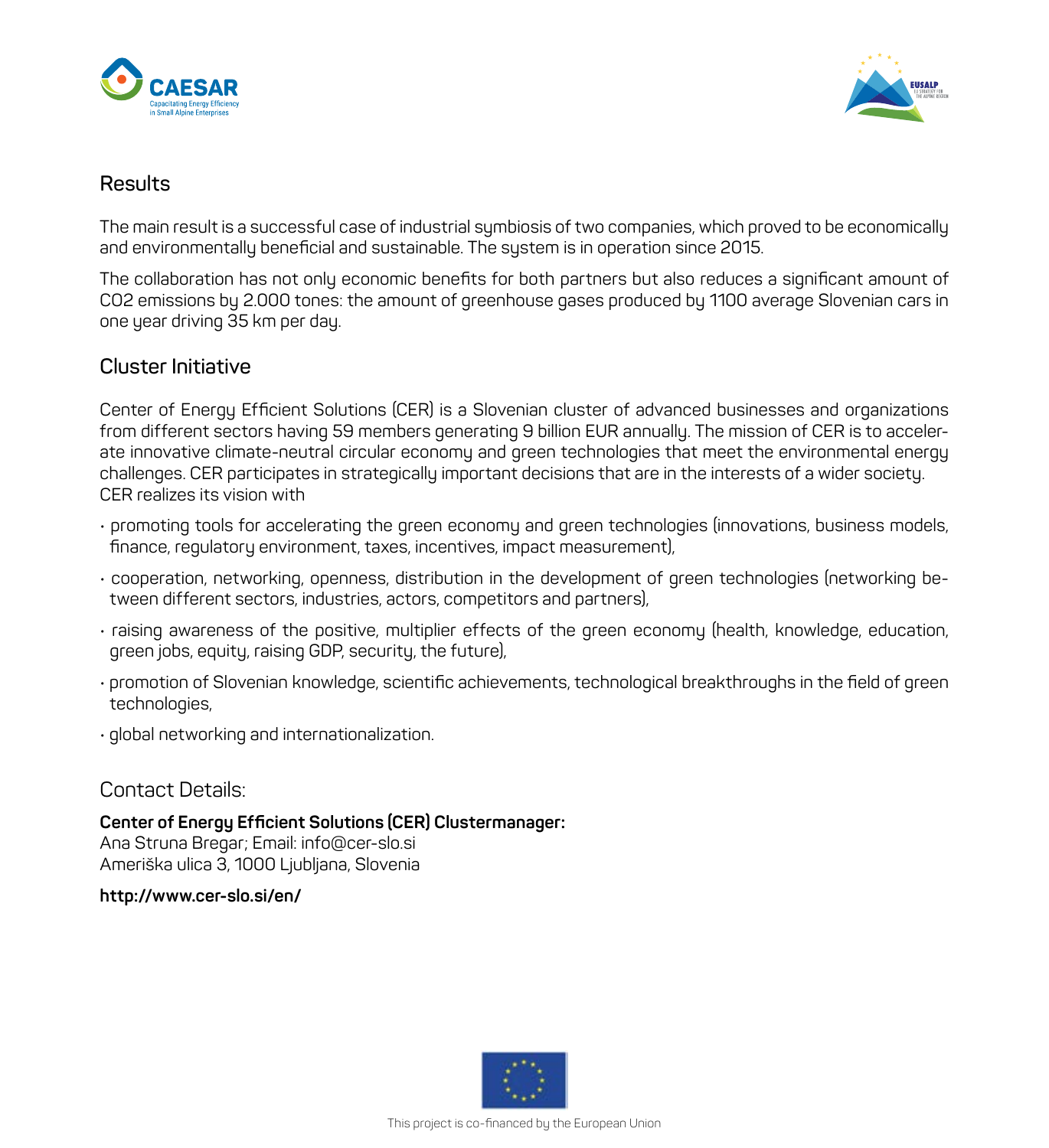



#### **4.8 Geothermal energy use and heat recuperation in hospitality (ESCO model)**

# **Resalta™**

#### **Background**

The Terme 3000 - Moravske Toplice spa resort is located in the magical Prekmurje region and is famous for its unique healing black thermal-mineral water that rises from the Moravci springs. As the resort is situated above the underground spring, it uses its water to fill some of the thermal pools open to the guests. Because of the large consumption of water and the high number of guests, Sava Turizem wanted to improve the efficiency of some of the energy systems providing water and heating to the swimming pools.

Resalta is a leading renewables and energy services provider in Central and Southeastern Europe, operating in ten markets throughout the region. A dynamic, fast-growing company, Resalta works with both public and private clients to finance, design and implement projects that champion decarbonization, reduce energy consumption, lower CO2 emissions and promote sustainability while generating cost savings. So far, the company has realized over 260 energy projects for over 180 clients and continues to expand its product and service portfolio.

Resalta frequently operates using the ESCO business model. Resalta provides not just project development but also savings guarantees, project design, implementation, operations and maintenance services and complete project financing. Resalta takes on all operational and financial risks, taking care of installed equipment for the duration of the project contract. It recoups its investment from achieved savings by the client. The project described below was implemented following the ESCO model, for a contract duration of seven years.

#### **Key Challenge**

The client had previously used the well to provide direct thermal energy, which had presented difficulties due to the high mineral content that left solids and sedimentation on pipelines and created many blockages. The natural temperature of the water at the well is 69°C, which the resort needs to cool to 47°C to use for the baths. In the past the resort took advantage of the spring for heating purposes, but the system used to exploit geothermal energy is obsolete and filled with deposit and as such did not function at the time Resalta was hired to improve the systems.

For heating sanitary 2/3 water, the non-thermal pools and the air-handling ventilation units, the resort uses water from another spring, with a temperature of 58°C. Water needed to be cooled down by adding cold water to 30°C, which was an inefficient process. The entire system was unreliable and subject to frequent clogging from the minerals in the thermal water.

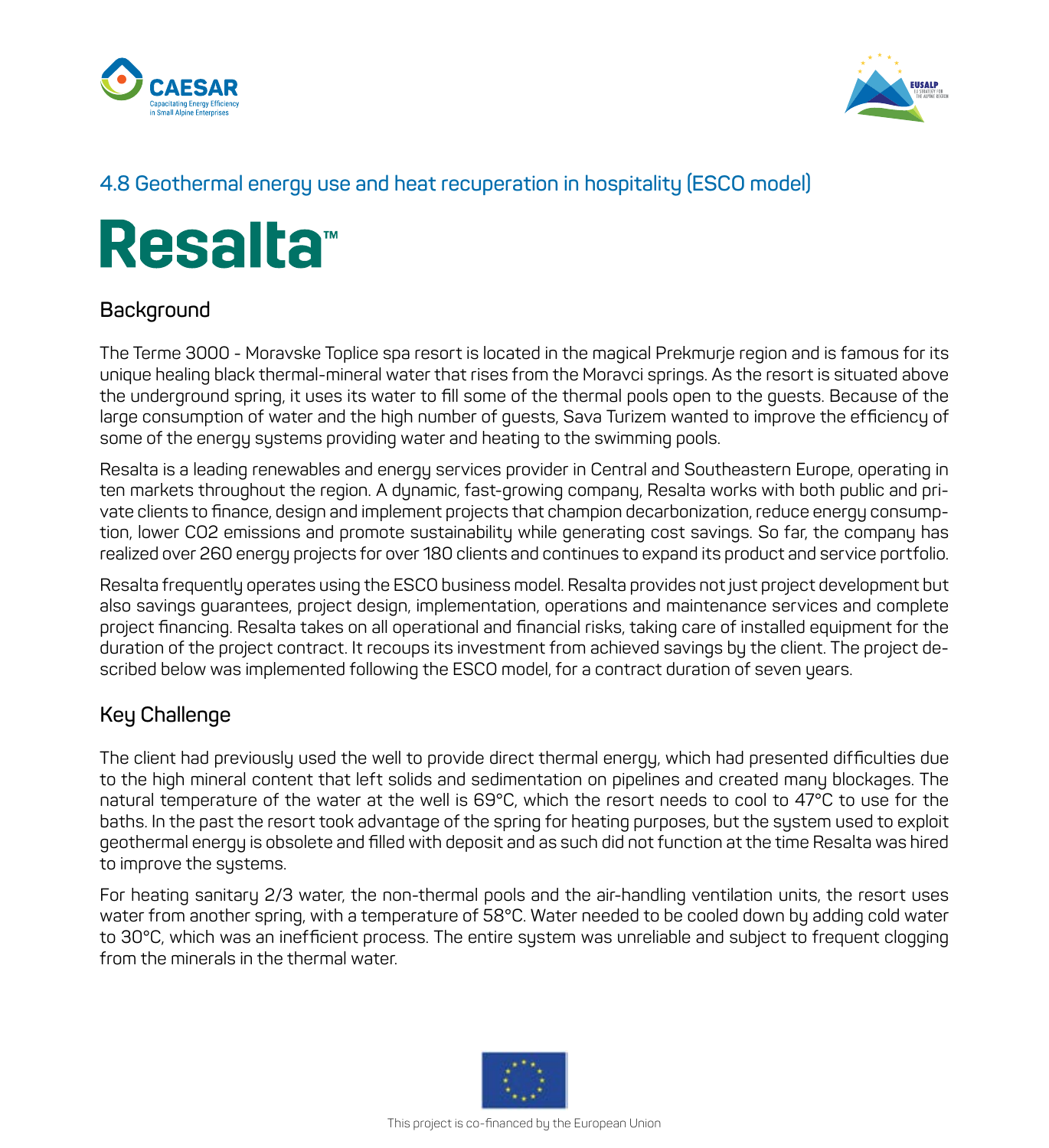



#### **Solution**

Resalta, as a provider of comprehensive energy solutions, provided Terme 3000 Moravske Toplice with an energy supply contract to provide heat from geothermal sources to the hotel and spa.

Resalta's long term solution was to direct the heat energy of the geothermal well more efficiently. Two new water circuits were installed, using heat exchangers to extract heat from the source in order to simultaneously cool thermal waters for spa use and heat sanitary water as well as non-mineral pools in the hotel.This solution resulted in a far more energy efficient system, adequate levels of minerals in the natural pool water, less clogging and a smooth and reliable functioning of the circuits. Resalta has installed all the new equipment and is selling the exchanged heat to Terme 3000 Moravci applying ESCO model.

The project included the reconstruction of direct energy use of a geothermal water source from well into indirect energy use. The primary and secondary circuits are separated by two heat exchangers. The secondary circuit will thus be closed. Due to the large amount of deposited solid compounds and limescale on the pipe walls, their use is impossible, so it is necessary to carry out a complete reconstruction of mechanical installations that take care of the distribution and regulation of the source and preparation of hot sanitary water.

With the implementation of the project, no solids are deposited on the walls of the pipelines on the secondary side and thus blockages have been eliminated. The primary open circuit and the heat exchanger, which are use alternately, are cleaned regularly.

It was also necessary to make a new pipe connection from the external collection basin for geothermal water to the distributor for swimming pools. In this case, it was not possible to avoid the deposition of solids in the pipeline, as natural highly mineralized geothermal water from the well must enter the pools. With the implementation of the project, geothermal water from is once again used to provide heating. This means that the energy used to cool the well water from 69 ° C to 47 ° C can be usefully recuperated and used to heat domestic hot water, water in other pools and air.





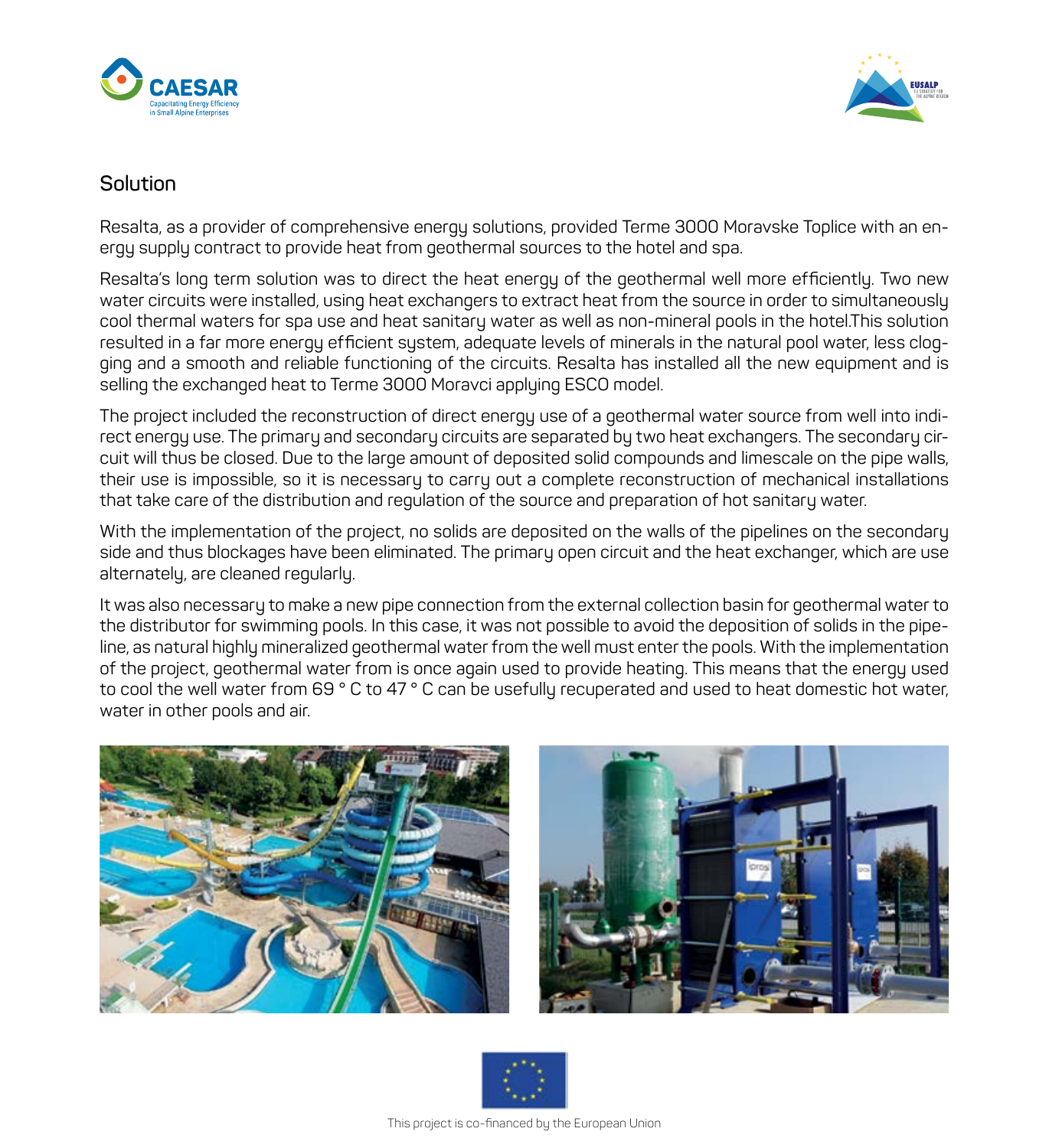



#### **Results**

The following results were achieved by the introduction of solution:

- 65,000 m3 of drinking water saved annually
- 2,212 MWh of heat recuperated annually
- 23% lower heating costs

#### **Cluster Initiative**

Center of Energy Efficient Solutions (CER) is a Slovenian cluster of advanced businesses and organizations from different sectors having 59 members generating 9 billion EUR annually. The mission of CER is to accelerate innovative climate-neutral circular economy and green technologies that meet the environmental energy challenges. CER participates in strategically important decisions that are in the interests of a wider society. CER realizes its vision with:

- promoting tools for accelerating the green economy and green technologies (innovations, business models, finance, regulatory environment, taxes, incentives, impact measurement),
- cooperation, networking, openness, distribution in the development of green technologies (networking between different sectors, industries, actors, competitors and partners),
- raising awareness of the positive, multiplier effects of the green economy (health, knowledge, education, green jobs, equity, raising GDP, security, the future),
- promotion of Slovenian knowledge, scientific achievements, technological breakthroughs in the field of green technologies,
- global networking and internationalization.

#### Contact Details:

#### **Center of Energy Efficient Solutions (CER)**

#### **Clustermanager:**

Ana Struna Bregar; Email: info@cer-slo.si Ameriška ulica 3 , 1000 Ljubljana, Slovenia

**http://www.cer-slo.si/en/**

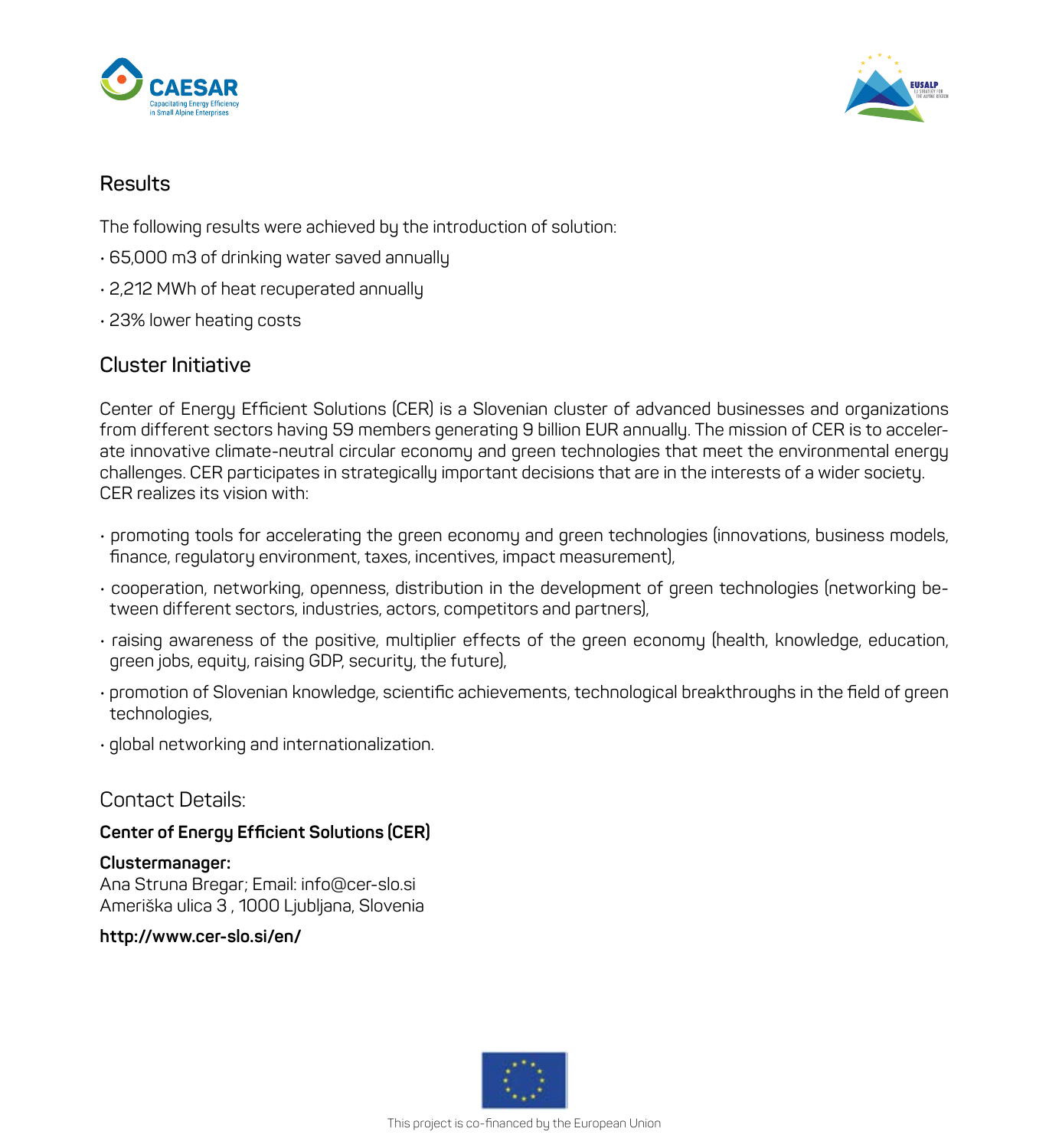



#### **4.9 Energy transition, the competitive advantage for SMEs**

**Company:** ARBOR SRL **Cluster-Initiative:** Cluster Legno Arredo e Sistema Casa FVG **Country/Region:** Italy



#### **Introduction / Background**

In 1961 ARBOR is founded by the Granzotto family for the manufacturing of unfinished wooden chairs for local companies.

In 1976 a new and more industrialized line of cabinet doors is added to the semi-finished items production. Gradually, this becomes the main activity of the company.

1983 is the year of the first great crisis in this field. The cabinet door market collapses, but ARBOR – very swiftly – is capable of converting its entire production and it switches to the chair market without suffering significant consequences.

In 1993 ARBOR inaugurates its new production plant, which is also the current headquarter of the company, three times larger than the first plant. With the advanced technology introduced, the company changes towards an industrial activity to all extents and purposes.

In 2003 the industrial site is further expanded with the construction of a paint plant: this system is the first one in Europe in the chair manufacturing, featuring a production cycle performed on 100% water-based products.



At the same time, 50 years since the beginning of the business, a new upholstery department is installed, completing in this way the in-house production capabilities.

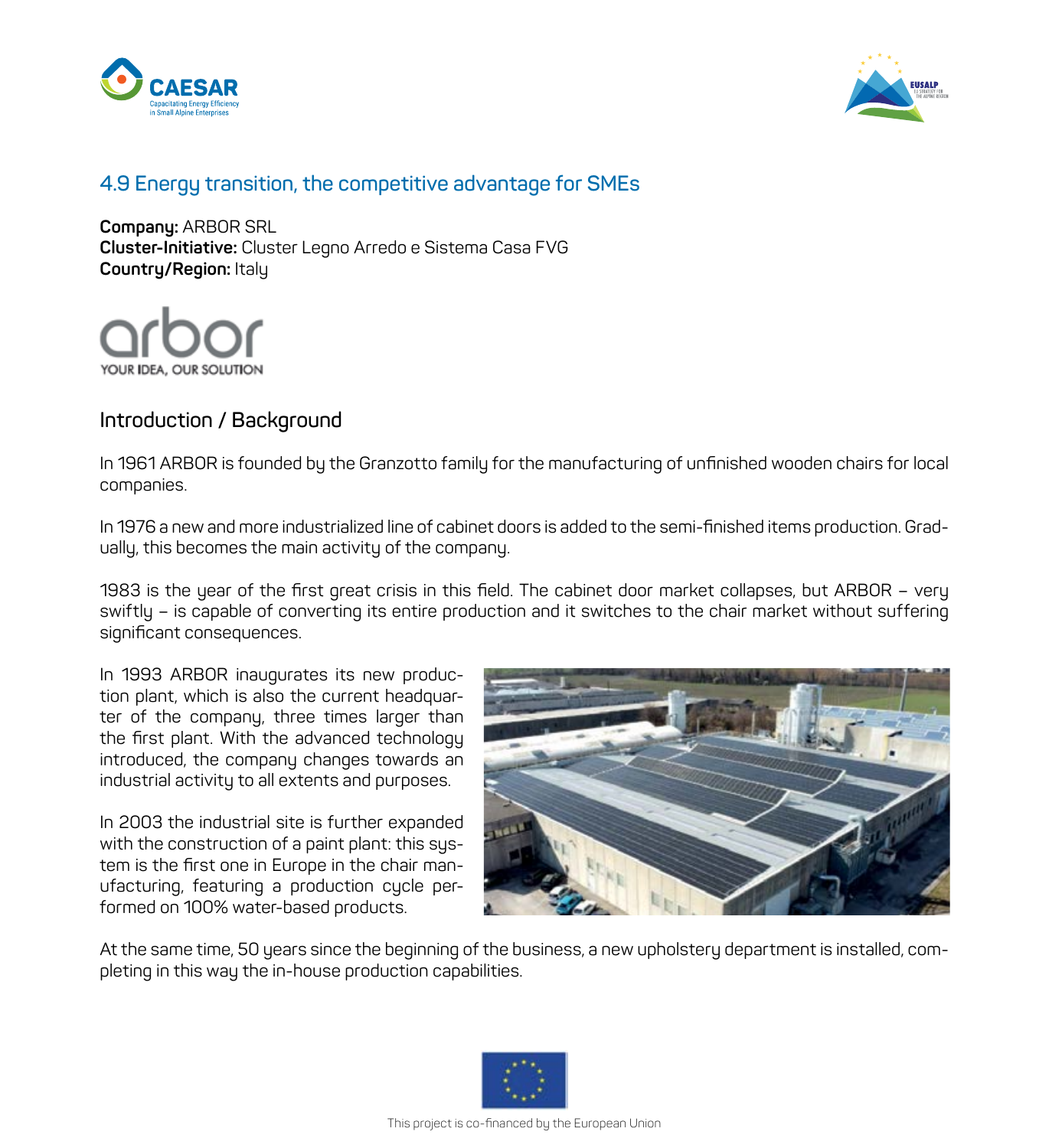



Such a well-integrated production allows ARBOR to interpret the different needs of the customers with proper technical solutions and optimized working cucles.

Today the Company is still managed by the Granzotto family, who holds 100% of the property. With the same original craftsmanship spirit, the company nowadays addresses to a top-of-the range contract and residential market, which consists of 90% export.

The ARBOR slogan "Your idea, our solution" summarizes the competitive advantage that made ARBOR a leader in the production of chairs and furniture components on customer design (OEM-ODM). The secret lies in the ability to support the normal production stages, along with several additional services described in this section, that allow the best implementation of the customer's ideas.

It is a precious historical heritage because the artisans Granzotto brothers, when they founded ARBOR, were required to not only manufacture, but also to solve problems, propose alternatives and show initiative. Features that were transmitted over time and that are – until today - the keys of a great cooperation with customers and designers.

All that is required is an idea from the customer: from that the company designs and develops the model, provides technical solutions to create an industrial and functional product and takes careof every detail. Both designing and prototyping are in-house processes with full guarantee of confidentiality.

ARBOR has an internal written procedure of quality control of raw materials, operating processes and finished product.

The painting plant is based on a fully water-based process; the drying and heating systems are running onwood waste.

ARBOR relies on CATAS for testing according to the standards of the different markets and uses of the product. The institute is able to issue internationally recognized official certifications. ARBOR greatly values its partnerships with schools and universities, both Italian and foreign. Its constant research and development have granted important awards in the sector.

The company is in possession of FSC-Certification for the manufacture of chairs, tables and furnishings.

Therefore, we are able to supply our customers with products in compliance with the reference FSC STD 40- 004 v3.0 to ensure a sustainable forest management.

Heating Autonomy: the 100% originate from the usage of production residues, previously subject of controlled recovery.

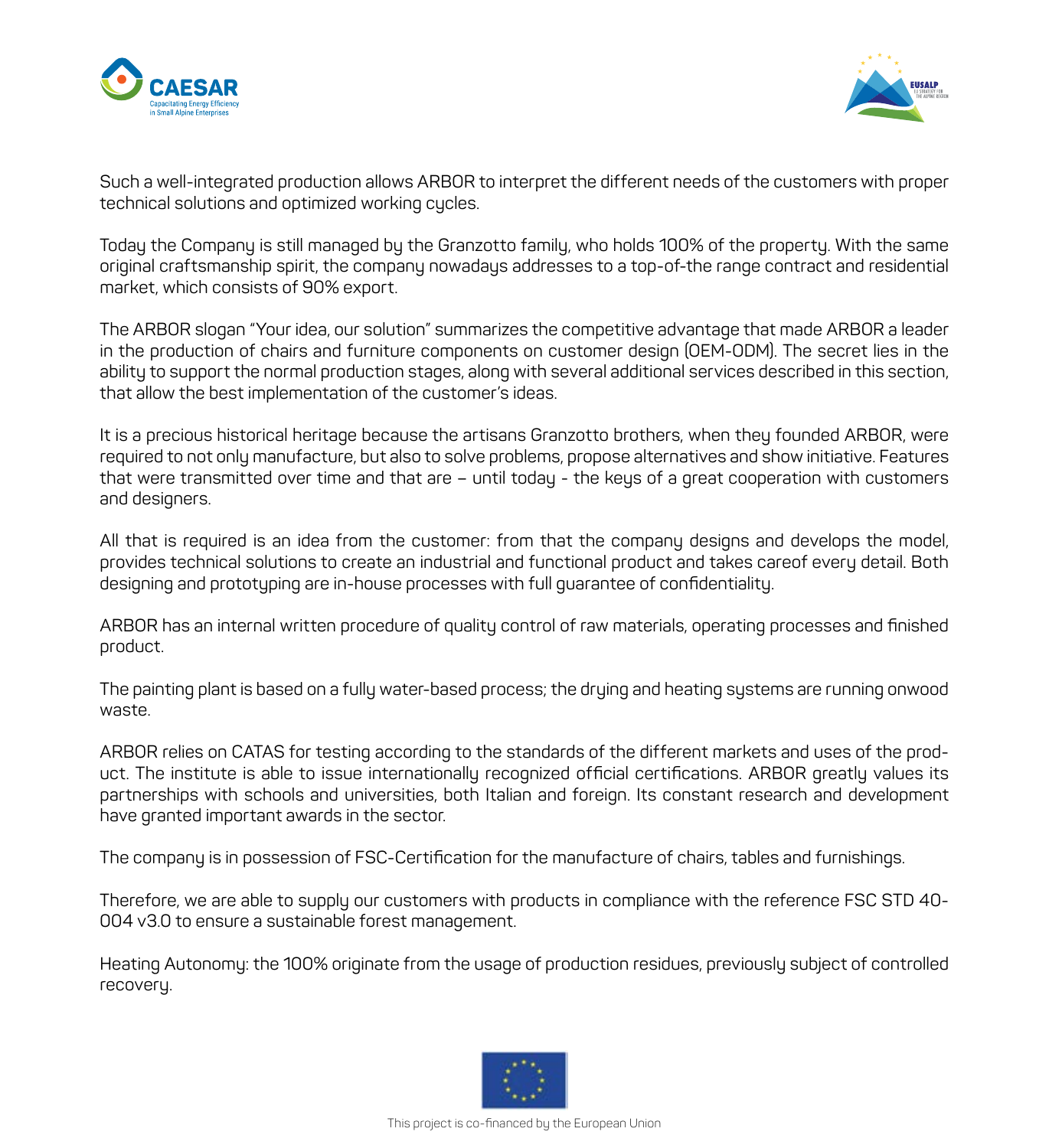



#### **Description of the key challenge addressed**

ARBOR has always been committed to reducing their environmental footprint. As evidence of this it should be underlined that 100% of the thermal energy used stems from solid wood production waste upon prior controlled recovery. In addition, the varnish painting lines use water-based dyes, which are free from solvents that can be harmful to the environment and to human health.

In view of a revamp of the production site, ARBOR performed an energy audit to identify those measures considered more effective to increase energy efficiency and RES use, as well as to reduce management costs. The most promising measures to reduce energy consumption will involve the lighting and heating systems. As for the integration of renewables, an option would be the installation of a roof PV system.

Within the frame of adopting sustainable practices and thanks to the support of the Wood Home FVG Cluster, ARBOR got involved in the CAESAR project, which aims to promote energy efficiency and the use of renewable energy sources among Alpine SMEs. The project is funded under the ARPAF fund as an initiative of the EUSALP strategy and the Energy Agency of Friuli Venezia Giulia (APE FVG), as a partner in the project, is coordinating activities among SMEs on a regional level.

Following the definition and the analysis of the energy Key Performance Indicators (KPIs) by APE FVG, ARBOR followed up on project activities by adopting a long-term approach towards planning, monitoring and communicating their environmental targets at the same time improving their strategy to market positioning. As a matter of fact, there is an increasing consensus on taking climate and environmental protection as a synonym with business competitiveness. Thus, it is strategic for a company to highlight and promote any initiative implemented with the aim of fostering climate mitigation by making it an integral part of normal business practices.

#### **Solution approach / key factors / instruments**



The pathway of ARBOR towards climate neutrality is characterized by the following stages:

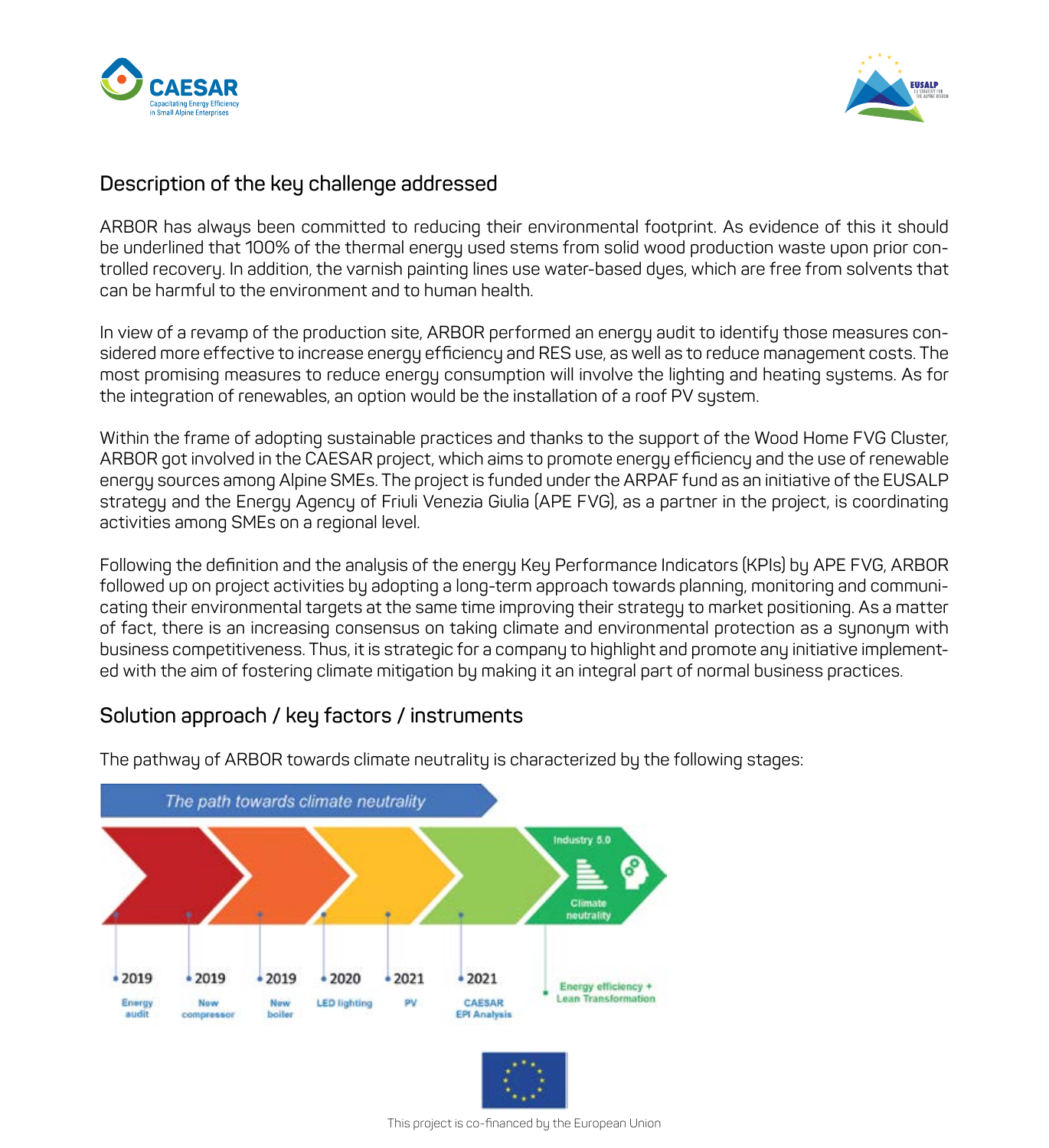



**Past** - An energy audit of the plant was performed in compliance with the UNI CEI EN 16247-1: 2012 standard which triggered the finalization of the following interventions:

- replacement of the previous generation compressor with a more efficient one equipped with an inverter;
- replacement of the biomass boiler with a new generation ensuring higher efficiency;
- replacement of over 500 traditional lighting fixtures with LED bulbs;
- installation of a 433 kWp rooftop photovoltaic system connected to the national electricity grid through the on-site exchange mechanism (SSP).

**Present** - Participation in the CAESAR project promoted in Friuli Venezia Giulia by APE FVG:

- data collection and company audit;
- analysis of energy and material flows within the production process;

• definition and processing of energy KPIs (general, electric and thermal) to monitor the impacts of the implemented energy conservation measures on GHG and energy costs reduction.

**Future** - Evaluation of the possibility of undertaking the path towards Industry 5.0 as suggested by APE FVG and Toyota Material Handling Italia (TMHIT). The proposal stems from ARBOR's request for a follow-up on activities carried out within CAESAR. As previously mentioned, the company asked if it was possible to plan, monitor and communicate their environmental objectives. Under this respect, APE FVG and TMHIT signed an agreement labelled "Energy Efficiency + Lean Transformation". The goal is to provide support to companies towards climate neutrality and the energy transition considered as strategic factors to increase their competitiveness. The proposed approach foresees the monitoring of both the energy stream (energy efficiency) and the value stream (Lean Transformation). In particular, reference markets are quite sensitive to the achievement of environmental targets. Therefore, it is important how energy efficiency interventions, the improvement of production flows and the integration of renewables are assessed and communicated.

#### **Results**

From the analysis of the Energy Performance Indices, it turned out that the electrical component, which is more than five times higher than the thermal one, covers the highest share of primary energy demand necessary to transform the raw material (wood) into finished goods (chairs).

For this reason, the positive effects generated by the use of electricity produced by the photovoltaic system were analyzed in detail, estimating an instantaneous self-consumption of 60%:

- $\cdot$  primary energy demand [kJ]: 19%
- general Energy Performance Index [kJ / kg]: 19%
- greenhouse gas emissions [tCO2eq / twood]: 19%
- energy costs: 22%

These results are self-explanatory and provide a means to address the challenges ARBOR may face in the future.

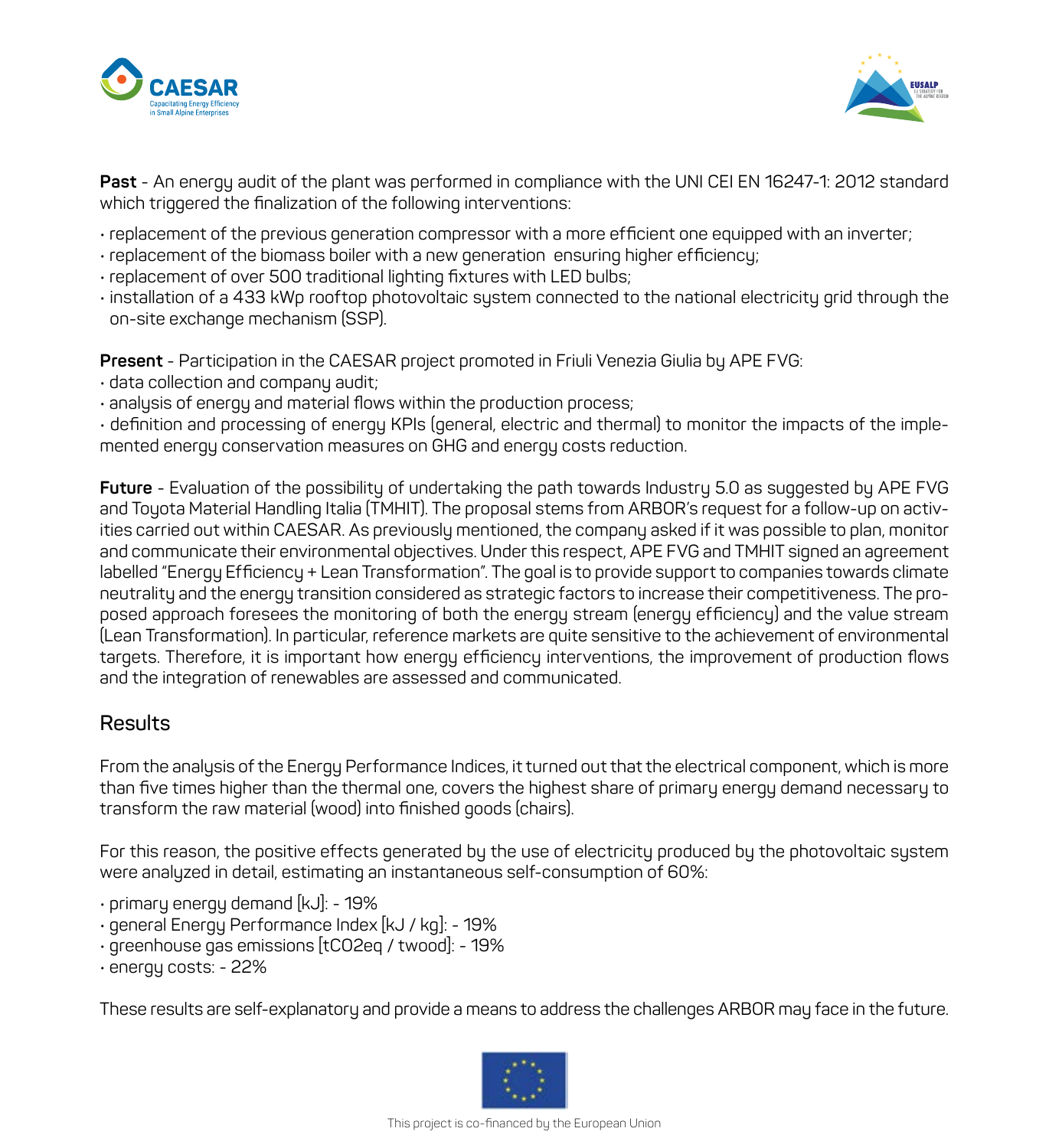



#### **Contribution by the cluster initiative**

Cluster Legno Arredo FVG is not new in helping companies develop relevant projects that can strengthen the business and operating activities. In particular, with regard to this project carried out by ARBOR SRL, the Cluster connects the company with solution providers and stakeholders, such as for example APE. Also the Cluster helped to gather useful information about energy efficiency and encourage investments to facilitate the "transition" and adoption of more energy efficient methods.

The Cluster organizes events and initiatives to foster the disclosure of important themes such as green transition, the use of renewable materials, and energy efficiency.

#### **Description of your cluster initiative**

Cluster Legno Arredo e Sistema Casa FVG (www.clusterarredo.com) is the regional Cluster of Friuli Venezia Giulia region (north-east of Italy) representing the furniture industry of the region itself. With more than 3000 companies operating in the wood, furniture and home-system industry, Cluster Arredo is among the biggest regional clusters.

Also, the Cluster operates on one side, in collaboration with the regional government (S3, circular economy projects, market research) and on the other side with the companies offering several types of services. The Cluster is also involved in several European projects such as BRILLIANT co-funded by COSME programme.

Representing a very big part of FVG economy, the Cluster is involved in circular economy initiatives, promoting energy efficiency, green transition and the use of renewable materials.

Contact Details:

#### **Cluster Legno, Arredo e Sistema Casa FVG Srl Consortile**

**Clustermanager:** Carlo Piemonte, info@clusterarredo.com, Via Divisione Julia, 60/I, 33042 Buttrio (UD)

#### **http://www.clusterarredo.com**

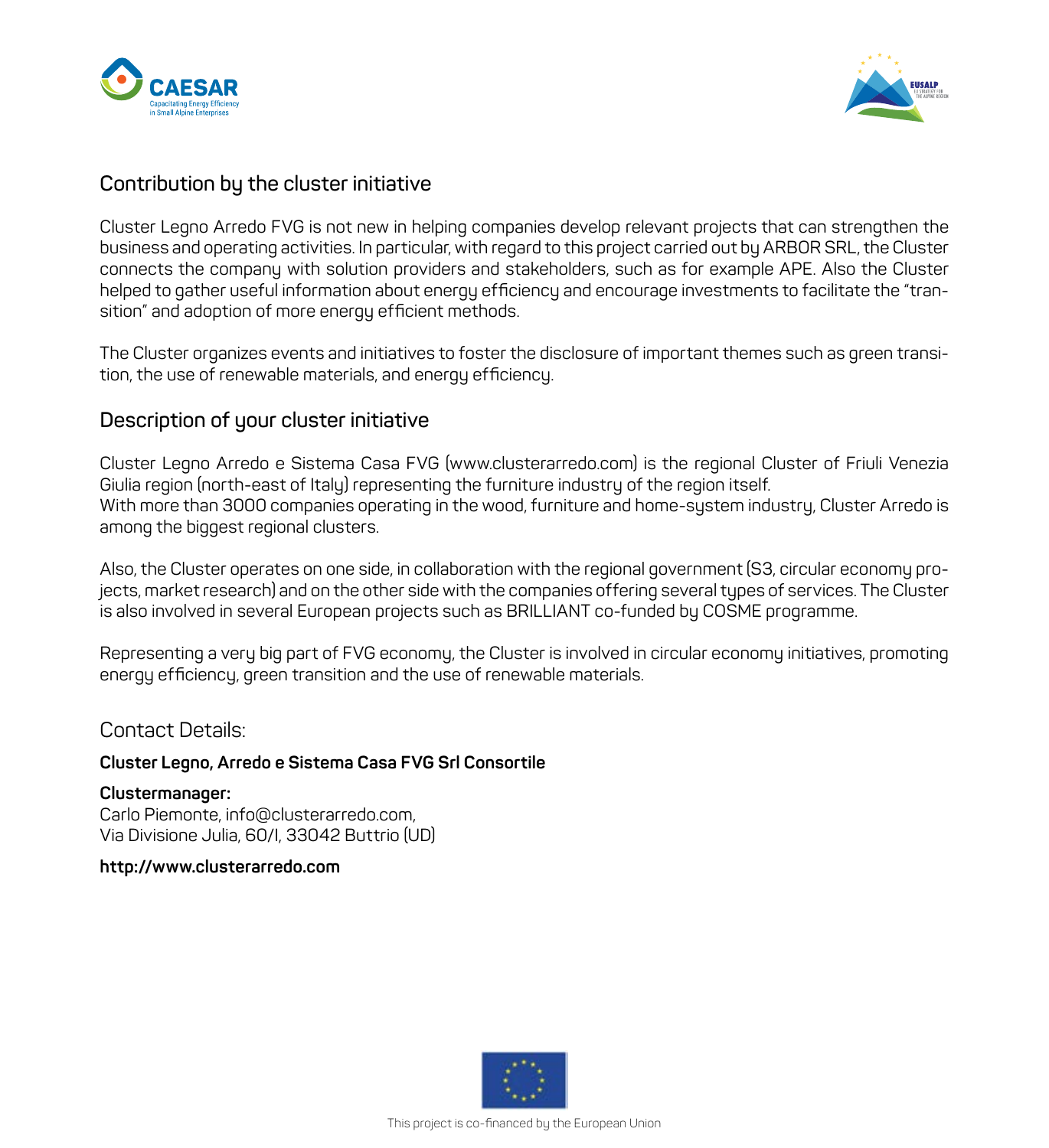



## **Green Deal, SMEs and the support by Cluster Initiative**

Climate change and environmental degradation are existential threats to Europe and the world. It confronts our society, but also the economy, with major challenges and demands a fundamental change of direction in energy consumption. This is why Europe needed a new strategy to succeed in the transition to a modern, resource-efficient and competitive economy, that includes sustainability goals and climate protection. A central task in this context is the reduction of fossil fuel consumption and the increased use of renewable energies. The European Green Deal as concept and action plan was presented and implemented in 2019 and as a primary target aims to reduce greenhouse gases in the EU to zero by 2050.<sup>1</sup> Globally, this is an important objective, as the EU would be the first continent to be climate neutral. In order to achieve this, a number of measures must be taken in the next years. These include transformation efforts in the areas of finance, energy supply, transport, trade, industry, agriculture, forestry and much more.

Even if the green deal was initiated on a political macro level in the European Union, specific transformation goals, such as a more energy efficient production processes, must be achieved on a micro-level: within the individual European companies, especially the numerous small and medium-sized enterprises. This brochure gave some insights on how different European SMEs addressed environmental challenges and implemented creative energy efficiency solutions and tools in their strategy and daily operations – in order to serve the idea of the green deal. But climate protection is not the only added-value of these measures. Since scarce resources and long-term rising energy costs are also challenging our economy, there is a high need to increase energy efficiency and flexibility in companies. Keeping this in mind, these measures and solutions will make companies more profitable and might even open up a new scope of action. Within these transformation processes, cluster initiatives can play a very important role. They have an overview on the differential characteristics, needs and challenges of their regions' actors and are able to translate a political agenda such as the green deal in order to adapt it to the specific regional and sectoral ecosystem. In this regard, cluster initiatives can support innovation and transformation processes through fostering knowledge exchange and technology transfer. By acting as a connector and moderator among differential actors, they can promote open innovation processes, bundle competencies and ideas as well as channel interests towards differential target groups apart from customers.

In the end it shows, that the Green Deal on the one hand requires action and investments on behalf of the European companies. On the other hand, the companies themselves can reach out for new opportunities and grow with innovative ideas, technologies and measures addressing energy efficiency. These companies not only invest in new strategies and can thus further expand the market, but also make work performances more efficient by means of new technologies or processes. In this regard, companies do not only contribute in reducing CO<sub>2</sub> emissions, they also ensure that all European citizens will benefit from environmentally friendly energy, industry, transport and buildings, better air, water and soil quality, healthier food and sustainable agriculture, as well as economic growth in new fields.

1 https://ec.europa.eu/info/strategy/priorities-2019-2024/european-green-deal\_de